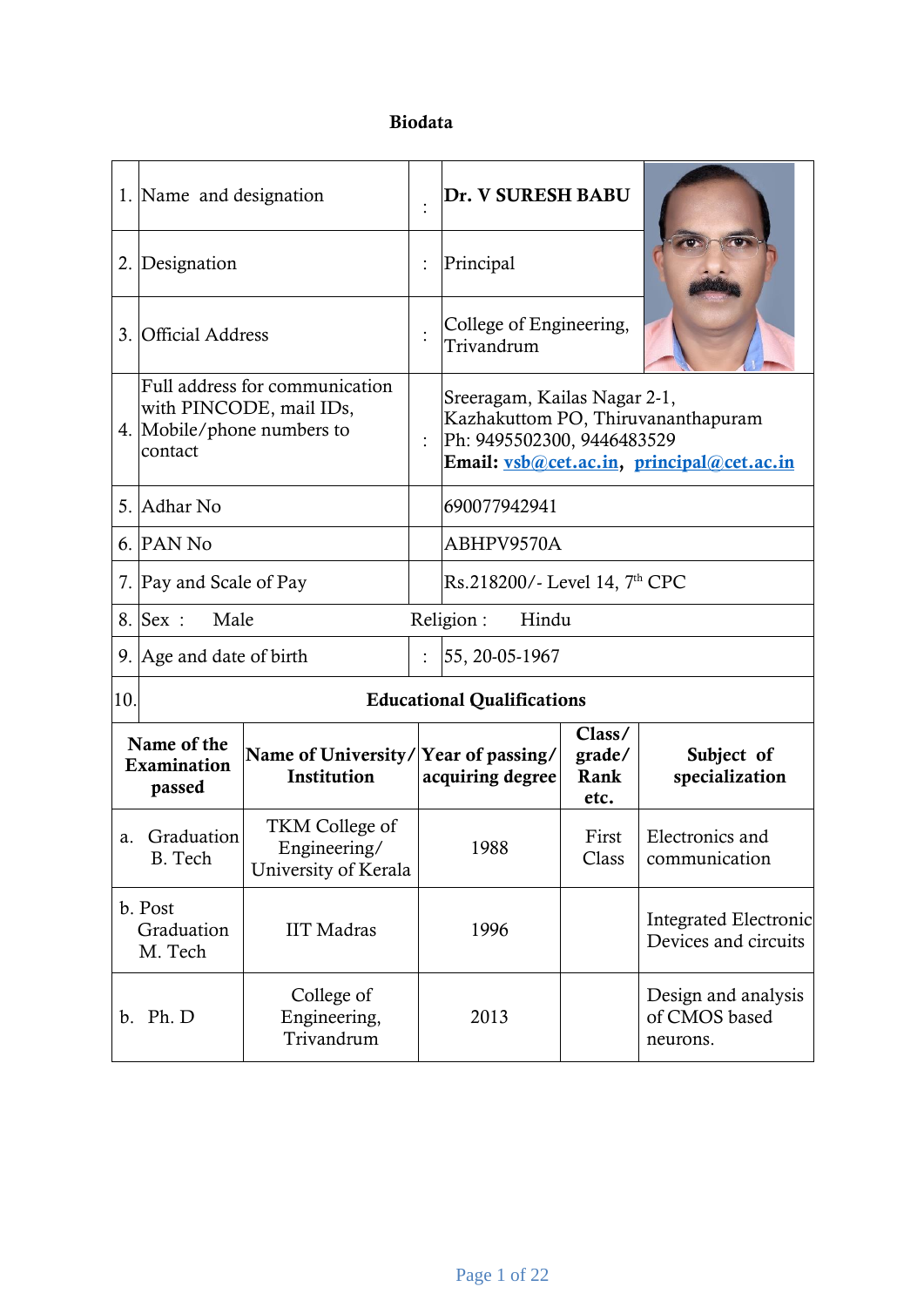# **Research & Development**

- **M. Tech Thesis** Effect of Various Mobility and Lifetime Models and Evaluation of Terminal Currents in BIMODES, IIT, Madras, 1996 **Ph. D. Thesis**
- Design and Analysis of CMOS based Neurons, University of Kerala, 2013, Nov 2007 to Nov 2013

**Industry**

- Developed pelican Traffic controller for the traffic Signals Division of KELTRON during 1990 - 1991.
- Research Guideship Research guide under university of Kerala and APJ Abdul Kalam Kerala Technological University.

# **Ph D Produced**

| S1.<br>N <sub>o</sub> | Name of<br>Research<br><b>Scholar</b> | <b>Title of Thesis</b>                                                                                                                                     | ity        | <b>Univers</b> Date of award<br>of Ph D | <b>Remarks</b>                                                                                   |
|-----------------------|---------------------------------------|------------------------------------------------------------------------------------------------------------------------------------------------------------|------------|-----------------------------------------|--------------------------------------------------------------------------------------------------|
|                       | Smitha P S                            | Investigations on<br>Solar Energy<br>Harvesting<br>Systems with<br>Nano Capacitors                                                                         | <b>KTU</b> | 10 <sup>th</sup> October<br>2020        | QIP scholar joined under<br>my supervision                                                       |
| 2                     | Nisha Jose                            | Investigations on<br>the Application of<br>MEMS Switches<br>for Achieving<br>Tunable<br>Characteristics in<br>Radio Frequency<br><b>Integrated Circuit</b> | <b>KU</b>  | 28 <sup>th</sup> October<br>2021        | Research scholar whose<br>guideship has been<br>transferedto me in 2016,<br>from Dr. M. R. Baiju |
| 3                     | Fatima<br>Rasheed J                   | Investigations on<br>Graded Band Gap<br>Thin film solar<br>cells                                                                                           | KU         | 28 <sup>th</sup> October<br>2021        | Full Time scholar joined<br>under my supervision<br>with Maulana Azad<br>Fellowship              |

# **Ph D Thesis Submitted**

| Sl.No | Name of<br>Research<br><b>Scholar</b> | <b>Title of Thesis</b>                                                                      | University | <b>Status</b>         |
|-------|---------------------------------------|---------------------------------------------------------------------------------------------|------------|-----------------------|
|       | Anju S                                | Design, Modelling and<br>Simulation<br>of Nano Scale Non planar,<br>nonsilicon FET Devices. | KU         | Submitted, Dec 2021   |
|       | Asena S                               | Investigations on Dye<br>Sensitized<br>Solar Cells                                          | <b>KTU</b> | Submitted, April 2022 |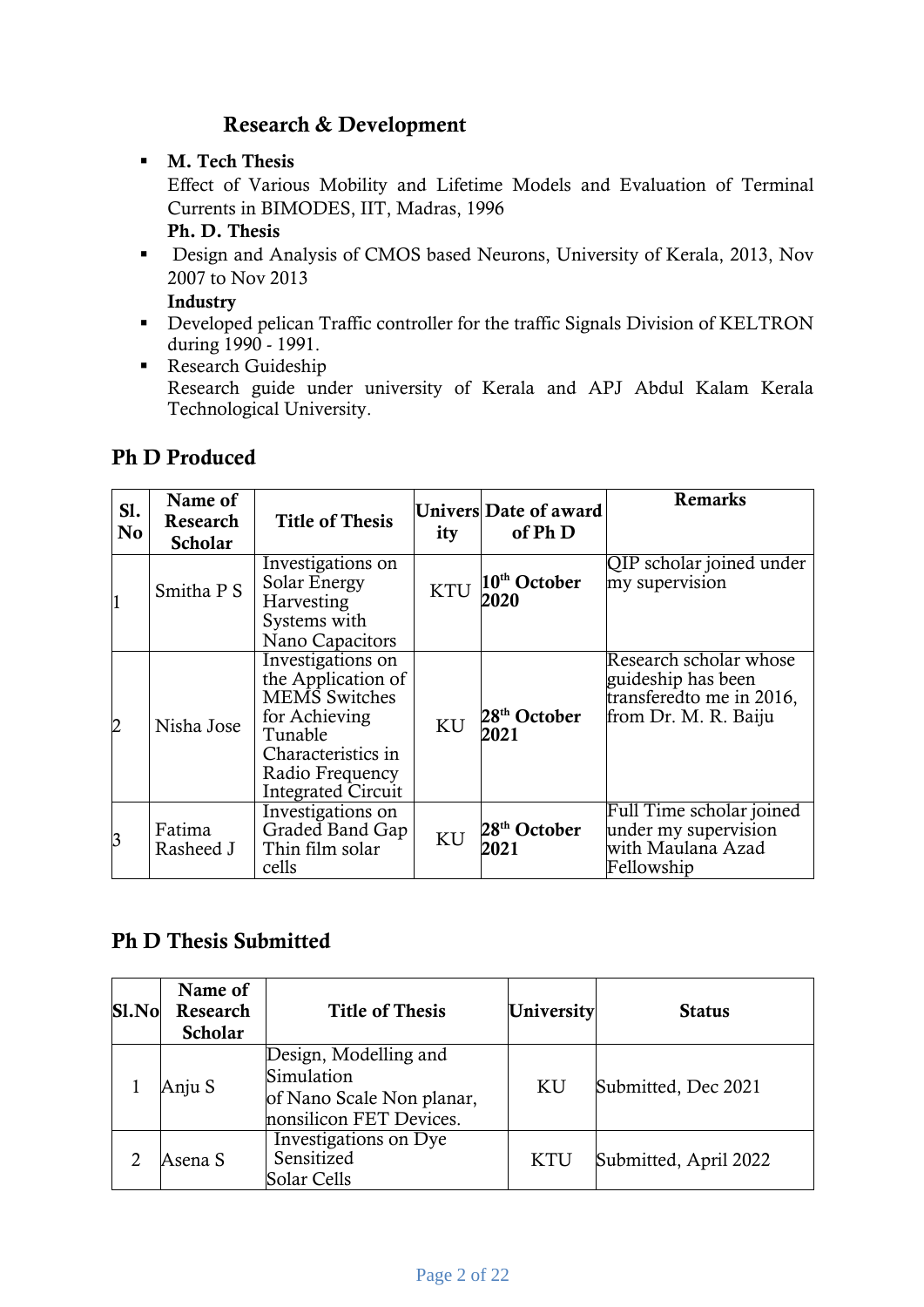## **Ongoing Ph D works**

| Sl.No                       | Name of<br>Research<br><b>Scholar</b> | <b>Title of Thesis</b>                                                               | University | <b>Status of work</b>                                                                                                                          |
|-----------------------------|---------------------------------------|--------------------------------------------------------------------------------------|------------|------------------------------------------------------------------------------------------------------------------------------------------------|
|                             | Resmi. R                              | Investigations on Thermo-<br>elastic Damping Effects in RF<br><b>MEMS</b> Resonators | KU         | Work completed, writing<br>thesis, pre submission<br>seminar conducted on 20 <sup>th</sup><br>January 2022. Thesis to be<br>submitted shortly. |
| $\mathcal{D}_{\mathcal{L}}$ | Beena S                               | Investigations on Solar energy<br>harvesting Using Super<br>Capacitors.              | <b>KTU</b> | Registered in Aug 2020                                                                                                                         |
| 3                           | Asmin M K                             | Investigations on thin film<br>capacitors for high density<br>energy storage.        | <b>KTU</b> | Registered in Nov2021                                                                                                                          |
| 4                           | Anuja A C                             | Investigations on super<br>capacitors for energy storage<br>applications.            | <b>KTU</b> | Registered in Nov2021                                                                                                                          |

# **Publications**

## **International Journals**

- 1. Resmi R., M. R. Baiju and **V. Suresh Babu**, "Material Dependent Thermoelastic Damping Limited Quality Factor and Critical Length Analysis with Size Effects of Micro/nanobeams" Springer Journal of Material Science and Technology**, Mar 2022** DOI 10.1007/s12206-022-04 -y Indexed in **SCIE** Impact factor 1.734.
- 2. Aseena. S, Nelsa Abraham, **V Suresh Babu,** Solution synthesized Cu2O as hole transport layer for ZnO based planar heterojunction perovskite solar cell fabricated at room temperature, Journal of Electronic Materials. **Jan 2022** https://doi.org/10.1007/s11664- 022-09442-9 Indexed in **SCIE**, Impact Factor: 1.938.
- 3. Resmi R., M. R. Baiju and **V. Suresh Babu**, " Analysis of Length Scale Parameter Impacts on Thermoelestic Damping Limited Quality Factor in Micro/Nno Beam Resonators Applying Nonclassical Elasticity Theory", Applied Nanoscience Journal, **Feb 2022**, DOI 10.1007/s13204-021-02259-9 Indexed in **SCIE**, Impact Factor: 3.14.
- 4. Aseena. S, Nelsa Abraham, **V Suresh Babu, "** Simulation based Investigation on the performance of metal oxide as charge transport layers in Lead/Tin provskite solar cells using Scaps 1D", ECS Journal of Solid State Science and Technology (IOP publishing), **July 2021**, doi: 10.1149/2162-8777/ac12b0, Indexed in **SCIE** Impact Factor 2.07.
- 5. Anju S, **V Suresh Babu,** Geenu Paul, "Design Optimization of high frequency AlGaN/GaN HEMT on BGO substrates" Applied Physics A(Springer), **May 2021**, doi: 10.1007/s00339-021-04550-5 Indexed in **SCIE,** Impact Factor 2.584
- 6. Resmi R, V. Suresh Babu, MR Baiju "Analysis of Thermoelastic Damping Limited Quality Factor and Critical Dimensions of Circular Plate Resonators Based on Axisymmetric and Non-axisymmetric Vibrations", AIP Advances, **March 2021**, [https://doi.org/10.1063/5.0033087,](https://doi.org/10.1063/5.0033087) Indexed in **SCIE**, Impact Factor 1.548.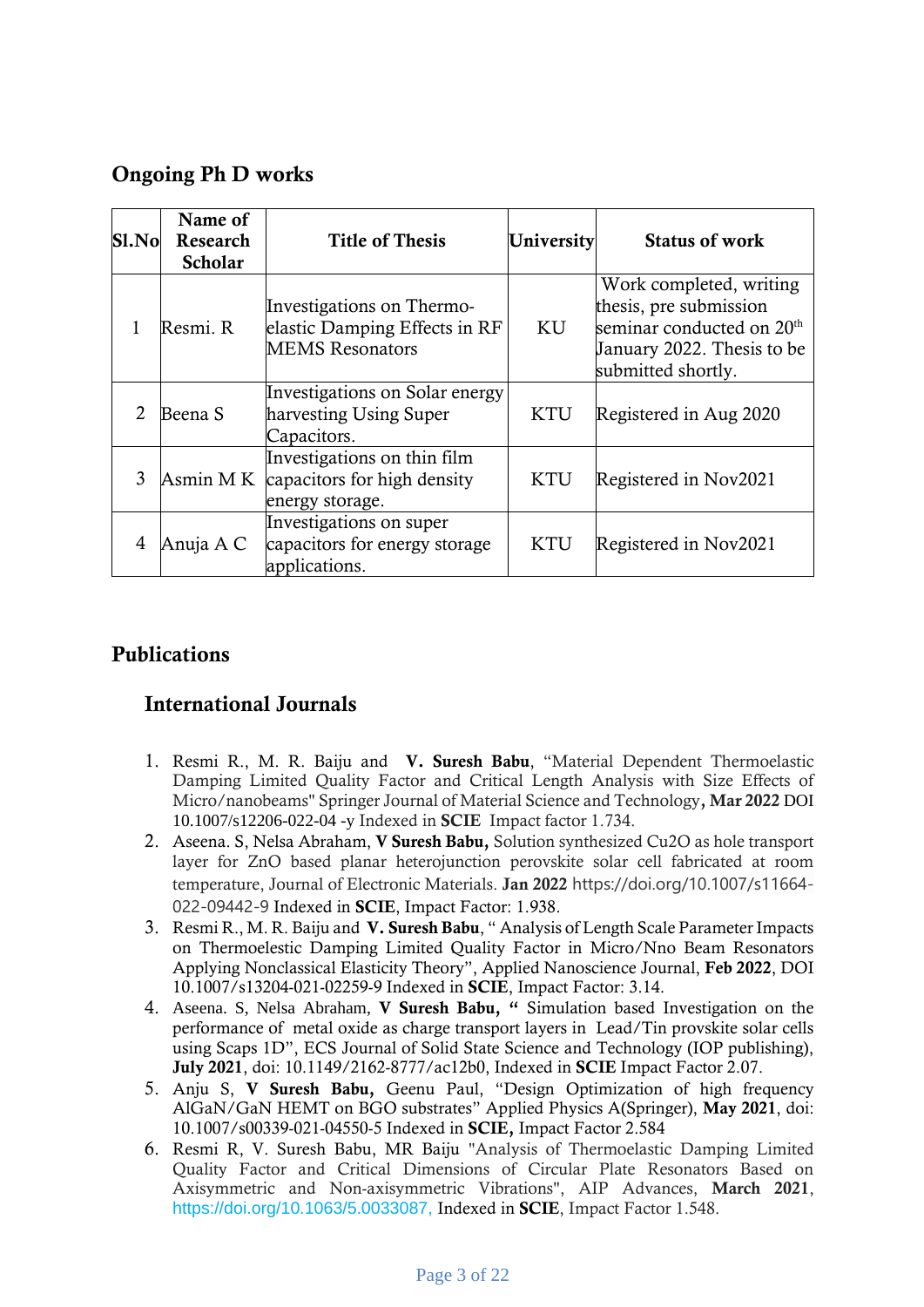- 7. Smitha P S, **V Suresh Babu** and Shiny G, "Investigations on electrical properties of  $A1_2O_3$ , ZnO and MgO doped  $Ba_0.7Sr_0.3TiO_3$  ceramics based MIM capacitor for energy storage application", Integrated Ferroelectrics (Taylor & Francis), vol.213, April, 2021 <https://doi.org/10.1080/10584587.2020.1860604> Indexed in **SCIE**, Impact Factor 0.836
- 8. Anju S, Biji Jacob, Geenu Paul**, V Suresh Babu,** "DC Characterization & High frequency performance analysis of a GaN/AlGaN HEMT on a β-Ga2O3 Substrate", IETE Journal of Research Jan 2021. <https://doi.org/10.1080/03772063.2020.1869597> Indexed in **SCIE.** Impact Factor 1.24
- 9. Smitha P S, Jitha S Jayan, Appukuttan Saritha, **V Suresh Babu** and Shiny G, "Synthesis and Performance evaluation of  $Ba_xSr_{1-x}TiO_3$  ceramic based MIM capacitor for energy storage application", Integrated Ferroelectrics (Taylor & Francis), vol.212, **Nov 2020**. DOI 10.1080/10584587.2020.1819032 Indexed in **SCIE,** Impact Factor 0.53
- 10. Aseena S, Nelsa Abraham and **V Suresh Babu**, "Synthesis of CNT based nanocomposites and their application as photoanode material for improved efficiency in DSSC", Ceramics International (Elsevier), **August 2020**. DOI: 10.1016/j.ceramint.2020.07.339 Indexed in **SCIE,** Impact factor 4.527.
- 11. P. S, Smitha; **Suresh Babu, V**; G, Shiny , 'Effect of TiO2 grain size on performance of Ba<sub>0.5</sub>Sr<sub>0.5</sub>TiO<sub>3</sub> ceramic based MIM capacitor for energy storage application' IET, Micro & Nano Letters, **April 2020**, **[https://doi.org/10.1049/mna2.12038,](https://doi.org/10.1049/mna2.12038)** Indexed in **SCIE,** . Impact Factor 1.1.
- 12. Fatima Rasheed J. and **V. Suresh Babu,** "Performance enhancement by the Introduction of Additional Narrow Band Gap Bottom Layer of aSi<sub>0.64</sub>Ge<sub>0.36</sub>: H on Proposed p<sup>+</sup>aSi:H/i $aSi:H/n+aSi<sub>0.73</sub>Ge<sub>0.27</sub>$ :H Thin Film Solar Cells", Journal of Nanoelectronics and Optoelectronics, Vol.15, pp.487-497, **April 2020** DOI: 10.1166/jno.2020.2761. Indexed in **SCIE,** Impact Factor 0.60
- 13. Fatima Rasheed J.and **V. Suresh Babu**, "Analysis, Optimisation and Experimental Validation of n<sup>+</sup>aSi:H/i-aSi:H/p<sup>+</sup>aSiGe:H Graded Band Gap Single Junction Solar Cell ", Results in Physics (Elsevier), Vol.16, March 2020 DOI: 10.1016/j.rinp.2020.102940 . Indexed in **SCIE,** Impact Factor 4.019
- 14. Smitha P S, **V Suresh Babu**, Shiny G, "VCC-α nullification and leakage reduction in  $Pt/Ba<sub>0.5</sub>Sr<sub>0.5</sub>TiO<sub>3</sub>/Pt$  thin-film capacitor by MgO barrier and PDA for energy storage application", Semiconductor Science and Technology (IOP publishing) Vol.35, no.4, **February 2020**. DOI https://doi.org/10.1088/1361-6641/ab73f3 Indexed in **SCIE,**  Impact Factor 2.361
- 15. P. S, Smitha; **Suresh Babu, V**; G, Shiny, "Critical Parameters of High Performance Metal-Insulator- Metal Nanocapacitors: A Review" Materials Research Express (IOP publishing) Vol.6, **November 2019**, DOI [10.1088/2053-1591/ab5511](https://ui.adsabs.harvard.edu/link_gateway/2019MRE.....6l2003S/doi:10.1088/2053-1591/ab5511) Indexed in **SCIE, Impact Factor 1.41**
- 16. Smitha P S, **V Suresh Babu**, Shiny G, "Investigation of barrier layer effect on performance parameters of Pt/BST/Pt nanocapacitor", Materials Research Express (IOP publishing) Vol.6, no.9, **July 2019** DOI <https://doi.org/10.1088/2053-1591/ab33b2> Indexed in **SCIE,** Impact Factor 1.41.
- 17. Reshma P.G., Varun P. Gopi,, **V. Suresh Babu**, Khan A. Wahid, "Analog CMOS Implementation of FFT using Cascode Current Mirror", Microelectronics Journal (Elsevier), Vol.60, **Feb 2017**, pp.30-37. DOI: https://doi.org/10.1016/j.mejo.2016.12.002 Indexed in **SCIE,** Impact Factor 1.405.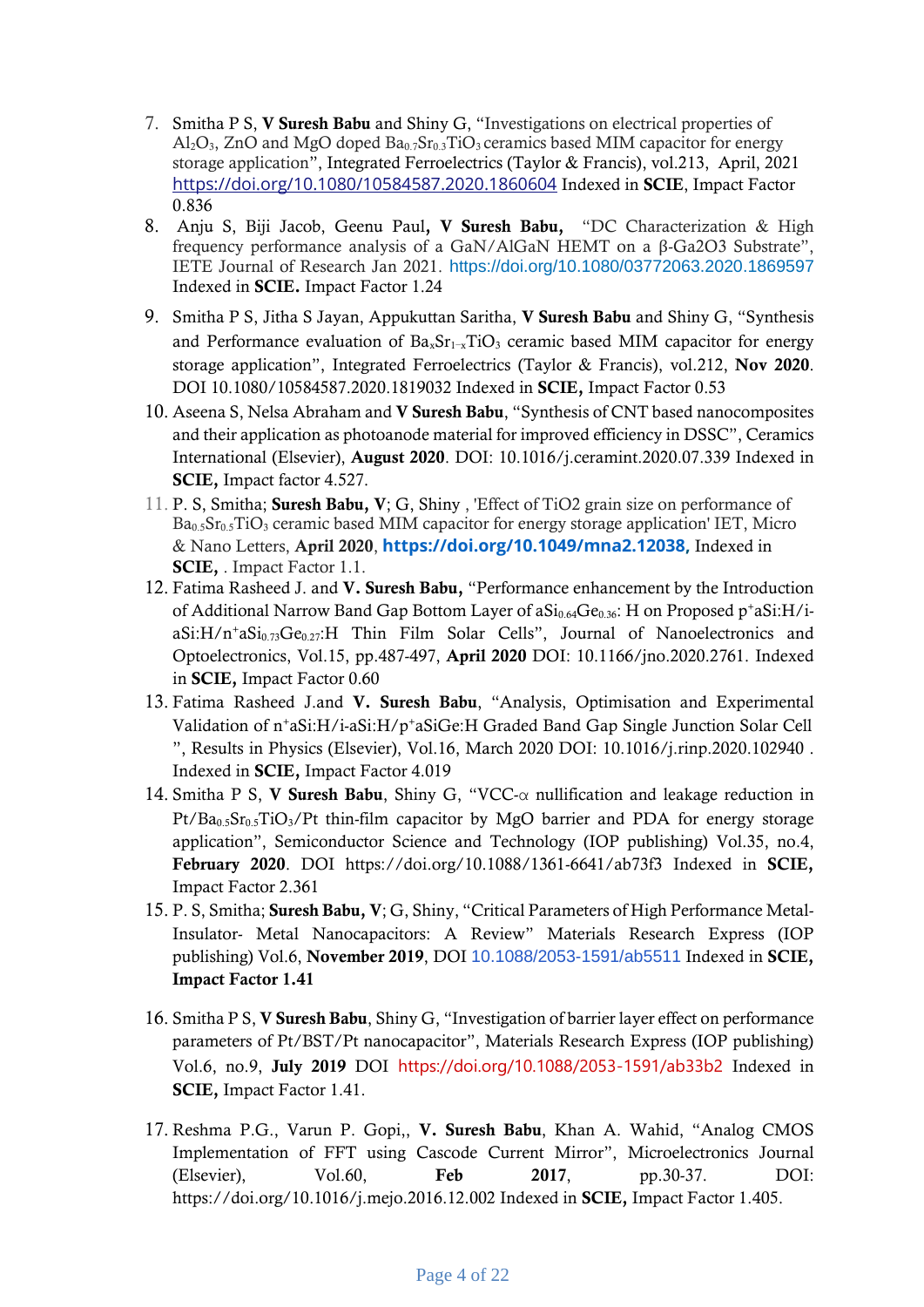- 18. Fatima Rasheed J. and **V. Suresh Babu**, "Impact of Band Gap Graded Intrinsic Layer on Single Junction Band Gap Tailored Solar Cells", Nanoscience &; Nanotechnology-Asia, Sep 2021, DOI [10.2174/2210681211666210908141441](http://dx.doi.org/10.2174/2210681211666210908141441), Impact Factor 0.76 (Scopus indexed)
- 19. Fatima Rasheed J. and **V. Suresh Babu**, "p<sup>+</sup>aSi<sub>x</sub>C<sub>1-x</sub>:H/i-aSi:H/n<sup>+</sup>aSi<sub>1-x</sub> Ge<sub>x</sub>:H Band Gap Tailored Photovoltaic Structure with Composition Graded Amorphous Silicon Carbon Alloy as Window Layer" Elsevier Journal of Materials Today: Proceedings Sept 2019 DOI: 10.1016/j.matpr.2019.08.178, Scopus indexed
- 20. Beena S, Nelsa Abraham, **V Suresh Babu, "**Facile synthesis and characterization studies of Mn Co-doped ceria nanoparticles: A promising electrode material for supercapacitors", Materials Today: Proceedings <https://doi.org/10.1016/j.matpr.2021.06.230>, (Scopus indexed) June 2021.
- 21. Resmi R., M. R. Baiju and **V. Suresh Babu**, "Analysis of Material Dependent Thermoelastic Damping Limited Critical Thickness in Micro/Nanobeams", Sensors & Transducers, Vol. 239, Issue 12, December 2019, pp. 47-55. DOI http//www.sensorportal/HTML/DIGEST/P\_3114.htm **Scopus indexed, Impact Factor 0.45**
- 22. **Aseena. S, Nelsa Abraham, V Suresh Babu, "**Morphological and optical studies of zinc doped cerium oxide nanoparticles prepared by single step co-precipitation method", Materials Today: Proceedings, June 2021 [https://doi.org/10.1016/j.matpr.2021.05.636,](https://doi.org/10.1016/j.matpr.2021.05.636) (Scopus indexed)
- 23. Aseena S, Nelsa Abraham, **V Suresh Babu**, "Optimization of layer thickness of ZnO based perovskite solar cells using SCAPS 1D", Materials Today : Proceedings September 2020 <https://doi.org/10.1016/j.matpr.2020.09.077> Scopus indexed
- 24. Fatima Rasheed J. and **V. Suresh Babu,** "Investigations on optical, material and electrical properties of aSi:H and aSiGe:H in making proposed n<sup>+</sup>aSi:H/i-aSi:H/p<sup>+</sup>aSiGe:H graded band gap single junction solar cell", Nanoscience & Nanotechnology-Asia Vol 10 Issue 5, Nov 2020. DOI: 10.2174/2210681209666190627152852 **Scopus indexed, Impact Factor 0.78**
- 25. Fatima Rasheed J. and **V. Suresh Babu,** "Performance evaluation of composition graded layer of a $Si_{1-x}Ge_x$ : H in n<sup>+</sup>aSi:H/i-aSi:H/p<sup>+</sup>aSi<sub>1-x</sub>Ge<sub>x</sub>:H Graded Band Gap Single Junction Solar Cell", Materials Today: Proceedings, Vol.27, Part1, pp.26-31, Sept 2019 [DOI:](https://doi.org/10.1016/j.matpr.2019.08.178)  [10.1016/j.matpr.2019.08.178,](https://doi.org/10.1016/j.matpr.2019.08.178) **Scopus indexed**
- 26. P S Smitha, **V Suresh Babu,** G Shiny, "High performance Pd/ MgO/ Ba<sub>0.5</sub>Sr<sub>0.5</sub>TiO<sub>3</sub>/ MgO/ Pd Metal-Insulator-Metal nanocapacitor for energy storage applications", Materials Today : Proceedings, Volume 26, issue P1, 2020, pp 64-68. DOI:10.1016/j.matpr.2019.04.214 **Scopus indexed**
- 27. Smitha P S, Jitha S Jayan, Appukuttan Saritha, V Suresh Babu and Shiny G, "Investigation on dielectric properties of Al2O3, ZnO and MgO doped Ba0.7Sr0.3TiO3 ceramics", Materials Today : Proceedings, 2020. DOI: 10.1016/j.matpr.2020.09.837 (SCOPUS indexed)
- 28. Anju S, **V Suresh Babu,** Biji Jacob, Geenu Paul**,** "A nanoscale AlGan/Gan HEMT on BGO substrate with recessed T gate for high frequency applications", Materials today Proceedings, 2021, ISSN 2214-7853. (Scopus indexed)
- 29. Resmi R.,V. Suresh Babu, M.R Baiju "Energy Dissipation Analysis in Micro/Nanobeam Cantilever Resonators Applying Non-classical Theory" Pervasive Computing and Social Networking. Lecture Notes in Networks and Systems, vol 317. Springer, Singapore. https://doi.org/10.1007/978-981-16-5640-8\_41,2022 (Scopus Indexed)
- 30. Resmi R, **V. Suresh Babu** , M. R. Baiju "Impacts of Length-Scale Parameter on Material-Dependent Thermoelastic Damping in Micro- and Nanoplates Applying Modified Couple Stress Theory". Mechanika-25841 R Impact Factor 0.597 (Accepted- SCIE Journal)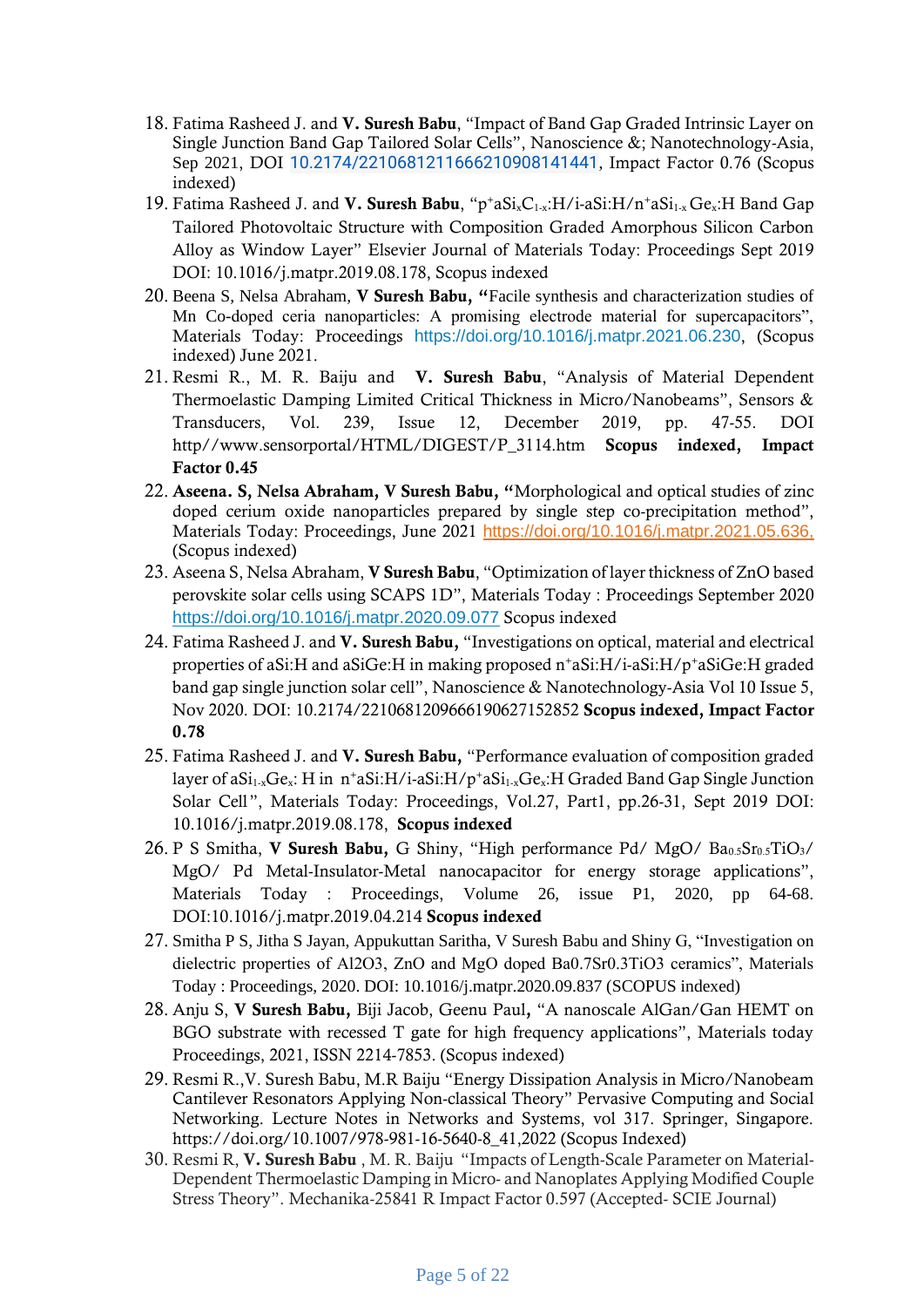- 31. Resmi R, **V. Suresh Babu** , M. R. Baiju , "Quality Factor Enhancement and Material Dependent Thermoelastic Damping Analysis in Vibrating Micro/Nanobeam Based Sensors Applying Size Effects" International Journal of Acoustics and Vibration-#1743 Impact Factor 0.62 ( Revision files completed- SCIE Journal)
- 32. Resmi R, **V. Suresh Babu** , M. R. Baiju "Quality Factor Enhancement by Material and Critical Length Optimizations and Thermoelastic Damping Analysis in Vibrating Micro/Nanobeam Resonators Applying Size Effects"- AOAM-D-21-00110 (Revision files requested to upload- SCIE Journal)
- 33. Resmi R., M. R. Baiju and **V. Suresh Babu**, " Thermoelastic Damping Limited Quality Factor Enhancement and Energy Dissipation Analysis of Rectangular Plate Resonators using Non classical Elasticity Theory" Advances in Materials Science and Engineering, Hindawi publishers (accepted for publication) Indexed in **SCI Expanded**, Impact Factor: 1.938

#### **International Conferences**

- 1. Resmi R.,V. Suresh Babu, M.R Baiju "Energy Dissipation Analysis in Micro/Nanobeam Cantilever Resonators Applying Non-classical Theory" Pervasive Computing and Social Networking. Lecture Notes in Networks and Systems, vol 317. Springer, Singapore[. https://doi.org/10.1007/978-981-16-](https://doi.org/10.1007/978-981-16-5640-8_41) [5640-8\\_41,](https://doi.org/10.1007/978-981-16-5640-8_41)2022 (Scopus Indexed)
- 2. Resmi R, V. Suresh Babu, M.R. Baiju, Impact of dimensionless length scale parameter on material dependent thermoelastic attenuation and study of frequency shifts of rectangular microplate resonators. IOP Conf. Ser.: Mater. Sci. Eng. 1091 012067 (2021) (Scopus Indexed)
- 3. Resmi R., Suresh Babu V., M.R Baiju "Analysis of Temperature Impacts on Material Dependent Thermoelastic Damping in Simply Supported Rectangular Microplate Resonators applying Size Effects" 4th International Conference on Computer Networks, Big Data and IoT(ICCBI-Springer, December 9-10; Lecture Notes on Data Engineering and Communication Technologies ISSN:2367- 4512,2021 (Scopus Indexed)
- 4. Resmi R, M. R. Baiju, V. Suresh Babu "Thermoelastic damping dependent quality factor analysis of rectangular plates applying modified couple stress theory", AIP Conference Proceedings 2166, 020029 [;https://doi.org/10.1063/1.5131616](https://doi.org/10.1063/1.5131616) (2019) (Scopus Indexed)
- 5. Resmi R., M. R. Baiju and V. Suresh Babu, "Material dependent thermoelastic damping limited quality factor analysis of disc resonators," 2017 International conference on Electronics, Communication and Aerospace Technology (ICECA-IEEE), 2017, pp. 675-680, doi: 10.1109/ICECA.2017.8212750.
- 6. Resmi R., M. R. Baiju and V. Suresh Babu, "Dimensionless bending rigidity ratio and material dependency of microbeams with size effects," 4<sup>th</sup> International Conference on Trends in Material Science and Inventive Materials, 2022 (ICTMIM 2022) March 24-25, Accepted (Publication in Springer Proceedings in Materials)
- 7. Resmi R., M. R. Baiju and V. Suresh Babu, "Impacts of Vibration Mode Switching on Energy Dissipation Analysis of Rectangular Microplate Resonator Based Sensors in IoT Applications" 5<sup>th</sup> International Conference on Computer Networks and Inventive Communication Technologies (ICCNCT 2022) April 1-2,Accepted
- 8. Anju S, **V Suresh Babu,** Biji Jacob, Geenu Paul**,** "A nanoscale AlGan/Gan HEMT on BGO substrate with recessed T gate for high frequency applications", Proceedings of 2021 IEEE international conference on Nanoelectronics, Nanophotonics, Nanoscience and Nanotechnology(5NANO 2021, IEEE)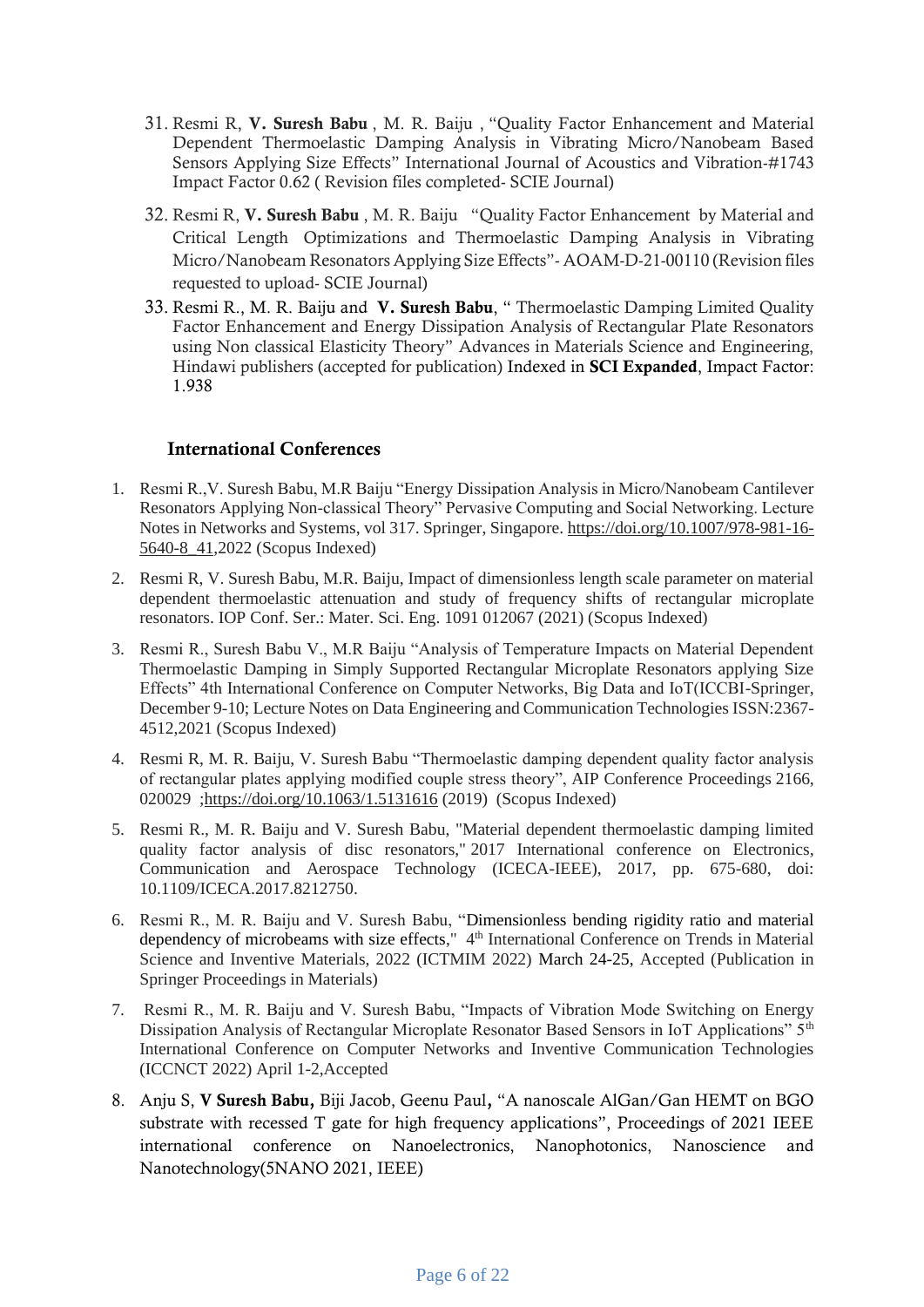- 9. Fatima Rasheed J. and V. Suresh Babu, "Performance of wide band gap amorphous silicon alloys as passivation layer in graded band gap solar structure",organized by SRM Institute of Science and Technology, Chennai ,1 st -3 rd February, 2021
- 10. Anju S, **V Suresh Babu**, Geenu Paul**,** "Performance improvement of an AlGan?Gan HEMT on BGO substrate using gate recess technique", proceedings of Kerala State Science Congress 2021.
- 11. Smitha P S, Jitha S Jayan, Appukuttan Saritha, V Suresh Babu and Shiny G, "Investigation on dielectric properties of Al<sub>2</sub>O<sub>3</sub>, ZnO and MgO doped Ba<sub>0.7</sub>Sr<sub>0.3</sub>TiO<sub>3</sub> ceramics", International Conference on Nanoelectronics, Nanophotonics, Nanomaterials, Nanobioscience & Nanotechnology (5NANO2020), Mangalam College of Engineering, Kottayam, Kerala, 23-24 July 2020, pp. 436-440 IEEE. (Best Paper Award)
- 12. Aseena S, Nelsa Abraham and V Suresh Babu, "Optimization of layer thickness of ZnO based perovskite solar cells using SCAPS 1D" International Conference on Nanoelectronics, Nanophotonics, Nanomaterials, Nanobioscience & Nanotechnology (5NANO2020), Mangalam College of Engineering Kottayam, 23-24 July, 2020
- 13. Fatima Rasheed J. and V. Suresh Babu, " $p^+aSi_xC_{1-x}H/i-aSi_1H/n^+aSi_{1-x}Ge_xH$  Band Gap Tailored Photovoltaic Structure with Composition Graded Amorphous Silicon Carbon Alloy as Window Layer". in Third International Conference on Solar Energy Photovoltaics held at School of Electronics Engineering, KIIT Bhubaneswar, Odisha 19th-21st December, 2019
- 14. Resmi R., M. R. Baiju and V. Suresh Babu, "Thermoelastic damping dependent quality factor analysis of rectangular plates applying modified coupled stress theory", AIP Conference Proceedings 2166, 020029, 25 October, 2019
- 15. Fatima Rasheed J. and V. Suresh Babu, "Performance evaluation of composition graded layer of aSi<sub>1-x</sub>Ge<sub>x</sub>: H in n<sup>+</sup>aSi:H/i-aSi:H/p<sup>+</sup>aSi<sub>1-x</sub>Ge<sub>x</sub>:H Graded Band Gap Single Junction Solar Cell ", in First International Conference on Recent Advances in Materials and Manufacturing(ICRAMM 2019) held at the Department of Mechanical Engineering, KLE Dr.M.S.Sheshgiri College of Engineering and Technology, 12<sup>nd</sup>-14<sup>th</sup> September, 2019
- 16. Smitha P S, V Suresh Babu, Shiny G, "Annealing effects on capacitance density and voltage coefficient of capacitance (VCC) of thin-film capacitor for energy harvesting application", IEEE International Conference on Microwave Integrated Circuits, Photonics and Wireless Networks (IMICPW–2019), National Institute of Technology, Trichy, May 22-24, 2019.
- 17. Aseena S, Nelsa Abraham and V Suresh Babu, "A Novel Perovskite Solar Cell with ZnO-Cu2O as Electron Transport Material-Hole Transport Material," IEEE International conference on Microwave Integrated Circuits, Photonics and Wireless Networks- 2019, National Institute of Technology, Trichy, 22-24th May 2019.
- 18. Aseena S, Nelsa Abraham and V Suresh Babu, "Synthesis of ZnO/CNT Nanocomposite by Microwave and Ultrasound Assisted Two Step Process," IEEE International Conference on Vision Towards Emerging Trends in Communication and Networking 2019 (ViTECoN), Vellore Institute of Technology, Vellore, 30-31st March 2019.
- 19. Rasheed, J. Fatima, and V. Suresh Babu. "Characterisation and performance evaluation of amorphous silicon nitride as passivation layer in thin film aSi:H solar cells." In 2019 IEEE International Conference on Electrical, Computer and Communication Technologies (ICECCT), SVS College of Engineering, Coimbatore, 20-22 Feb. 2019
- 20. Smitha P S, V Suresh Babu, Shiny G, "Investigation of barrier layer effect on performance parameters of Pt/BST/Pt nanocapacitor", 5<sup>th</sup> International Conference on Nanoscience and Nanotechnology (ICONN–2019), SRM Institute of Science and Technology, 28-30 January 2019, pp.1025-1031, ISBN:978-93-841361-6-1
- 21. Smitha P S, V Suresh Babu, Shiny G, "High performance Metal-Insulator-Metal nanocapacitor for energy storage applications", 2<sup>nd</sup> International Conference on Nano Science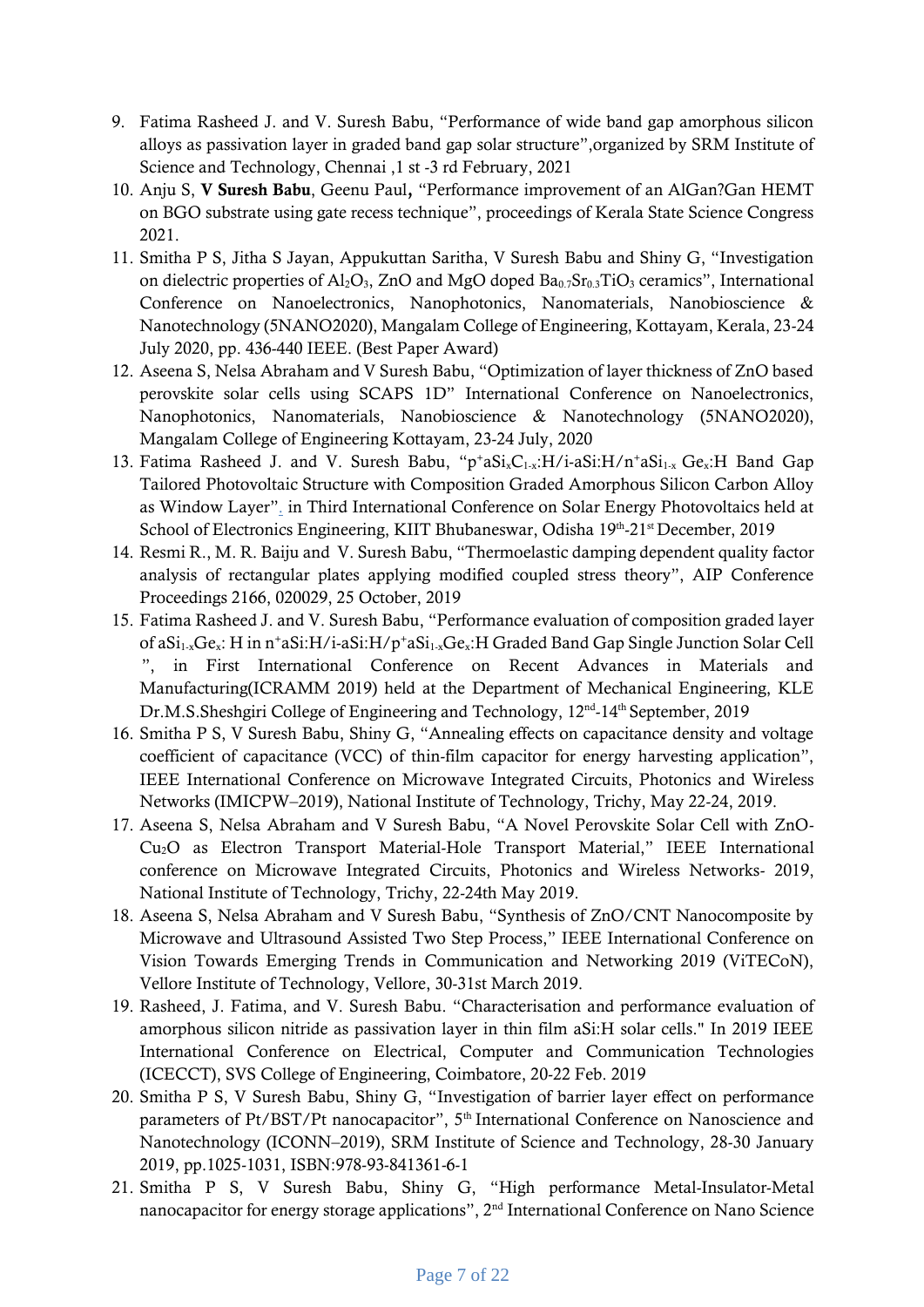and Engineering Applications (ICONSEA 2018), Jawaharlal Nehru Technological University Hyderabad, 4-6, October 2018, pp.73-77, ISBN:978-81-924726-4-5

- 22. Fatima Rasheed, V. Suresh Babu, "Simulation on the performance series and parallel connected tandem solar cells-a comparison study" 2017 IEEE region 10 symposiun,TENSYMP17, Cochin, July 2017.
- 23. Resmi R., M. R. Baiju and V. Suresh Babu, "Material dependent thermoelastic damping limited quality factor analysis of disc resonators", International conference of Electronics, Communication and Aerospace Technology (ICECA), Coimbatore, India, 20-22 April 2017
- 24. Beema Akbar, Varun P Gopi, V Suresh Babu, "Colon Cancer Detection Based on Structural and Statistical Pattern Recognition", IEEE sponsored 2nd International Conference on Electronics and Communication System (ICECS), 2015.
- 25. V. Suresh Babu, Varun P. Gopi, Salini Thankachan, M. R. Baiju, " A Novel programmable Current Reference with FGMOSFETs", proceedings of the 2014 International Conference on Circuits, Systems and Control, Interlaken, Switzerland, Feb 2014.
- 26. V. Suresh Babu, Salini Thankachan, M. R. Baiju, "A Floating Gate MOSFET based Current reference Circuit", International Conference on Control Systems and Electronics, Interlaken, Switzerland, Feb 2014.
- 27. Arun. S, V. Suresh Babu, "Implementation of Radix 2 and split Radix FFT Algorithm using Current Mirrors", IEEE International Conference on Power and Computing Technologies ICCPCT 2013.
- 28. Aiswariya Raj, V. Suresh Babu, "Programmable Temperature insensitive Voltage and Current Reference using Floating Gate MOSFETs", International Conference on Technological Trends, Nov 2010.
- 29. Varun P. Gopi, V. Suresh Babu, M. R. Baiju, "Scaling Issues in IDDG FinFET at Small Gate Length", 3rd IEEE International Conference on Information Science and Interaction Science, 23-25 June 2010, pp683-687, Chendu, China
- 30. Haseena P.S, V. Suresh Babu, M.R Baiju. "A Floating gate MOSFET Based Current Reference", Proceedings of International Conference on Control, Communication and Computing, ICCC2010, February 2010.
- 31. V. Suresh Babu, Haseena P.S, M.R Baiju. "A Floating gate MOSFET Based Current Reference with Subtraction technique", Proceedings of IEEE Computer Society Annual Symposium on VLSI, ISVLSI 2010.
- 32. V. Suresh Babu, Salini Devi, Ambika Sekhar, M.R Baiju, "FGMOSFET Circuit for Neuron Activation Function and its Derivative", Proceedings of IEEE ICIEA (DATICS) November 2009
- 33. V. Suresh Babu, Ambika Sekhar, Salini Devi, M.R Baiju, "A Floating Gate MOSFET Based Operational Transconductance Amplifier and Study of Mismatch", Proceedings of IEEE ICIEA(DATICS) November 2009
- 34. Shihabudeen A, V. Suresh Babu, M. R. Baiju, "A Low Power Sub 1V 3.5 ppm/0C Voltage Reference Featuring sub threshold MOSFETS", Proceedings of International conference ISCES, Malta, Aug 31st to Sept 3rd 2008.
- 35. V. Suresh Babu, Rose Katherine AA, M.R Baiju, "Floating gate MOSFETs V. Suresh Babu, Divya N. Nadar, M.R Baiju, "Low Power 1 V CMOS Oscillating Neuron", Proceedings of MIPRO, MEET, Croatia May 2008
- 36. Based Neuron Activation Function and its Derivative with Continuously Programmable Characteristics and Increased linear Range", Proceedings of MIPRO, MEET Croatia, May 2008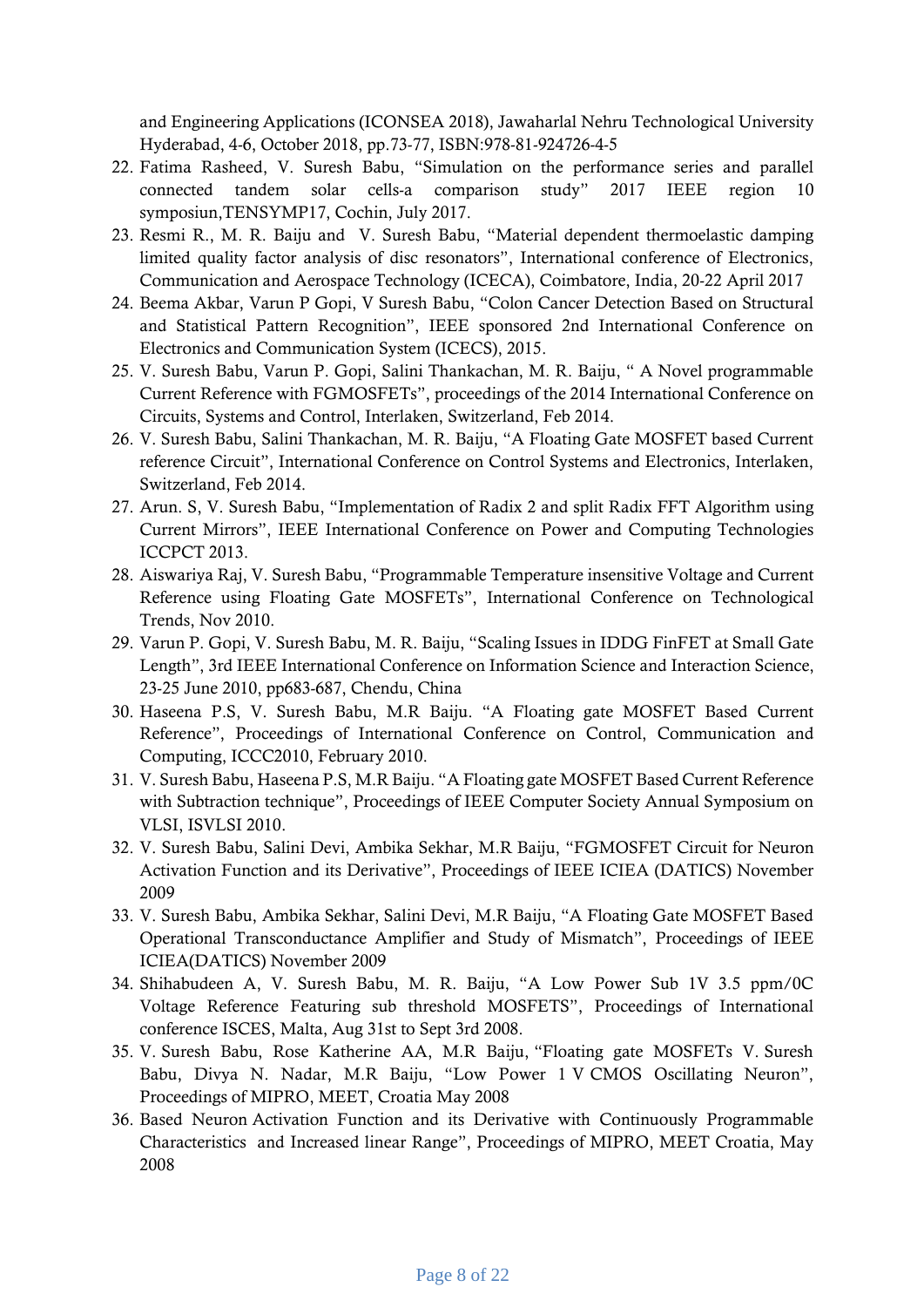- 37. V. Suresh Babu, Rose Katherine AA, M.R Baiju, "Adaptive Neuron Activation Function with FGMOS Based operational Transconductance Amplifier" Proceedings of IEEE Computer Society, Annual Symposium on VLSI, April 2008.
- 38. S. Hema, V. Suresh Babu, P. Ramesh, "FPGA implementation of Viterbi decoder", EHAC'07 Proceedings of the 6th WSEAS International Conference on Electronics, Hardware, Wireless and Optical Communication, Pages 162-167, Corfu Island, Greece, 16-19 Feb 2007.

#### **National Conferences**

- 1. Soumya. R, V. Suresh Babu, Realization of Magnitude Comparator using Threshold Logic, NCTT 2016, College of engineering, Thiruvananthapuran, August 2016.
- 2. Titupriya. V, V. Suresh Babu, Current Reference for Energy Harvesting, NCTT 2016, College of engineering, Thiruvananthapuran, August 2016.
- 3. Theresa Mathew, V. Suresh Babu, Microstrip patch antenna design for low RCS, National Conference on Technological Trends, September 2015.
- 4. Remya. P., V. Suresh Babu, nMicrostrip patch antenna design for GPS systems, National Conference on Technological Trends, September 2015.
- 5. Vandana Ramankutty, V. Suresh Babu, "Carbon Nanotube based Digital VLSI Circuit", National Conference on Communication and Signal Processing, GEC, Idukki, March 2014.
- 6. Arun. S, V. Sureh Babu, "Analog implementation of FFT Algorithm using Current Mirror Circuits", National Conference on Technological Trends, November 2011
- 7. Salini Thankachan, V. Suresh Babu, "A Novel Programmable Current Reference with Temperature and Supply Voltage Compensation", National Conference on Technological Trends, November 2010.
- 8. Haseena P. S, V. Suresh Babu, "A Floating Gate MOSFET Based Current Reference", 10th National Conference on Technological Trends, November 2009.
- 9. Sambasiva Rao V, V. Suresh Babu, "FinFET based Voltage Reference", 10th National Conference on Technological Trends, November 2009.
- 10. Varun P. Gopi, V. Suresh Babu, "Independently driven Double Gate FinFET Scalable to 10 nm", National Conference on Technological Trends, November 2009.
- 11. Remya. G, V. Suresh Babu, "Tunable gm –C Filter using Linearised Cross Coupled FGMOS OTA", 9th National Conference on Technological Trends, November 2008.
- 12. Salini Devi, V. Suresh Babu, "A novel FGMOSFET circuit for neuron activation function and its derivative", 9th National Conference on Technological Trends, November 2008.
- 13. Ambika Sekhar, V. Suresh Babu, "Floating gate MOSFET based operational transconductance amplifier and study of mimatch", 9th National Conference on Technological Trends, November 2008
- 14. Divya N. Nadar, V. Suresh Babu, "OTA based Low Voltage Oscillating Neuron", 8th National Conference on Technological Trends, November 2007.
- 15. Rose Katherine A.A, V. Suresh Babu, M.R Baiju, "FGMOS Based Transconductance Amplifier with Programmable Characteristics", 8th National Conference on Technological Trends, November 2007.
- 16. Shiju. P. P., V Suresh Babu, "Single transistor synapse for neural networks", 7th National Conference on Technological Trends, November 2006.
- 17. Hema.S, V. Suresh Babu, "FPGA Implementation of Viterbi decoder", National Conference on Technological Trends, November 2006.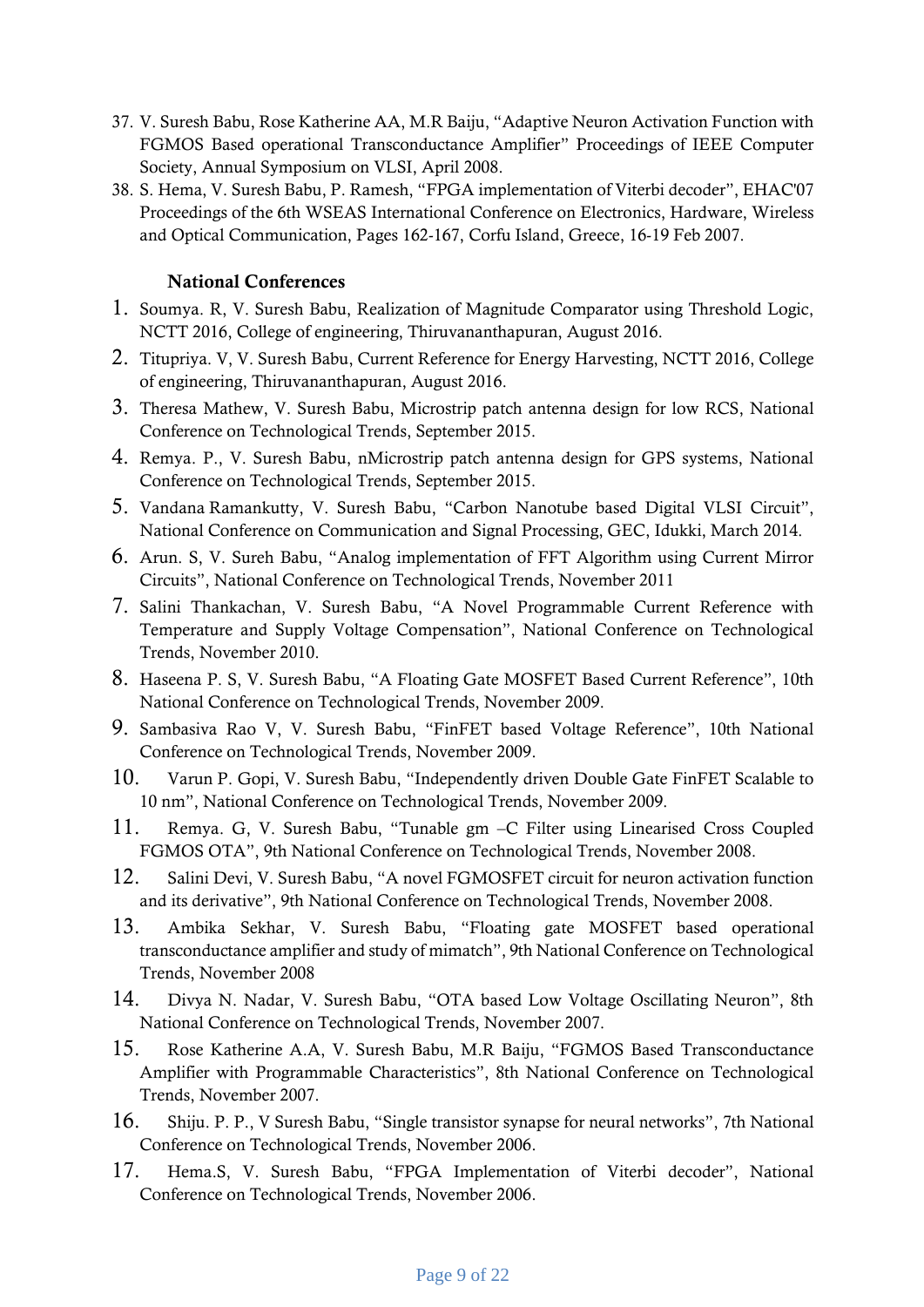#### **International Conferences Attended and Papers Presented**

- 1. IEEE Computer society Annual Symposium on VLSI, ISVLSI, Montpellier France, April  $7 - 9$ , 2008.
- 2. International conference on Circuits systems and control, Interlaken, Switzerland, February 22-24, 2014.
- 3. Third IEEE International Conference on Electrical Computer and communication Technologies, S V college of engineering, 20-22 February 2019
- 4. IEEE international Conference on Vision Towards Emerging Trends in Communication and Networking 2019, Vellore Institute of Technology, March 30-31, 2019.
- 5. First International Conference on Recent advances in Materials and Manufacturing, Balagavi, India, September 12-14 2019.
- 6. Second International conference on Inventive Material Science Applications (AIP), PPG Institute of Technology,Coimbatore 25-26 Sept 2019.
- 7. Third International Conference on Inventive Research in Material Science and Technology(IOP Publishing), Inventive Research Organisation, 22-23 Jan 2021.
- 8. International Conference on Pervasive Computing and Social Networking(Springer), Narasus Sarathy Institute, Salem, 19,20 March 2021.
- 9. Fourth International Conference on Big Data and IoT (Springer), CARE College of Engineering, Trichy, 9-10 Dec 2021.
- 10. Inventive Research Third international conference on Inventive Research in Material science and technology (ICIRMCT 2021), Coimbatore India, Jan 2021.

- **Best paper awards** 1. National Conference on Technology Trends NCTT 2007,
	- 2. National Conference on Technology Trends NCTT 2008
	- 3. International Conference on Nanoelectronics, Nanophotonics, Nanomaterials, Nanobioscience & Nanotechnology (5NANO2020), 23-24 July 2020

#### **Teaching Experience**

| Institution      | Roll                       | <b>Period of Service</b> | <b>Duration</b>   |
|------------------|----------------------------|--------------------------|-------------------|
| <b>CET</b>       | Lecturer (provisional)     | 06-07-1989 to 31-01-1990 | 7 months          |
| <b>CET</b>       | <b>Assistant Professor</b> | 20-06-1991 to 29-11-2000 | 9 years 5 months  |
| GEC, Kannur      | Associate professor        | 30-11-2000 to 19-05-2004 | 3 years 6 months  |
| <b>CET</b>       | <b>Associate Professor</b> | 20-05-2004 to 13-06-2013 | 9 years 1 month   |
| GEC, Idukki      | Associate Professor        | 14-06-2013 to 15-11-2013 | 5 months          |
| GEC Idukki       | Professor                  | 16-11-2013 to 15-07-2014 | 8 months          |
| <b>CET</b>       | Professor                  | 16-17-2014 to 31-05-2016 | 1 year 10 months  |
| GEC, Barton Hill | Professor                  | 01-06-2016 to 22-03-2019 | 2 years 10 months |
| GEC Wayanad      | Professor                  | 23-03-2019 to 16-08-2019 | 5 months          |
| APJ Abdul Kalam  | Controller of              |                          |                   |
| Technological    | Examinations on            | 17-08-2019 to 16-08-2020 | 1 year            |
| University       | Deputation                 |                          |                   |
| GEC Wayanad      | Professor                  | 17-08-2020 to 2-09-2021  | 12.5 months       |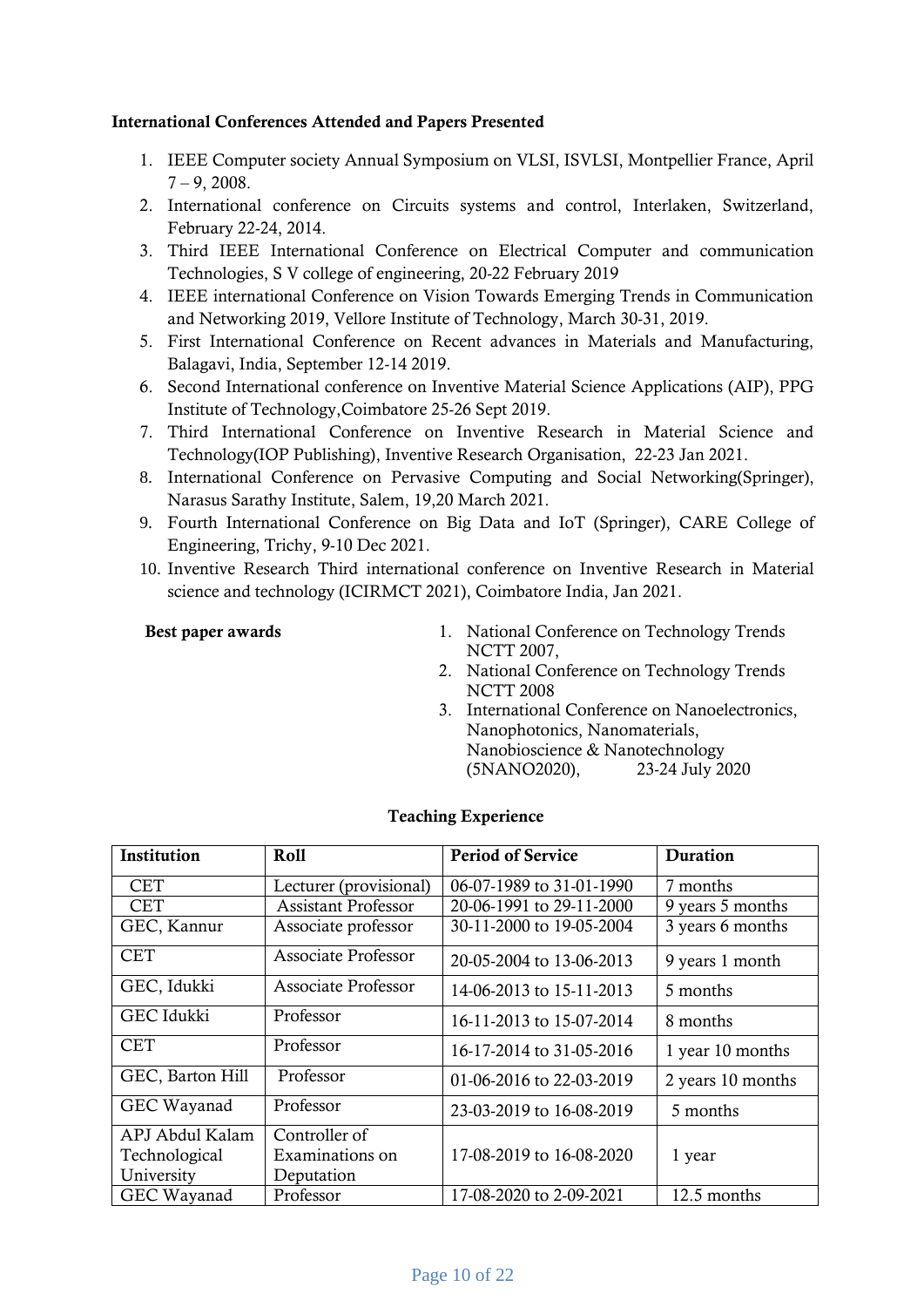| CET          | Professor Dean<br>Research and QIP<br>Coordinator | 03-09-2021 to 31-03-2022 | months?           |
|--------------|---------------------------------------------------|--------------------------|-------------------|
| $\lnot$ F.T  | Principal                                         | 1-4-2022 onwards         |                   |
| <b>Total</b> |                                                   |                          | 31 years 3 months |

#### **Courses Taught**

- 1. GATE Coaching Class, (SSD), CET, ECE 2010-2014
- 2. Solid State Devices
- 3. VLSI Engineering
- 4. Digital Electronics
- 5. Signals and Systems
- 6. Nanoelectronics
- 7. VLSI Circuit Design (UG)
- 8. VLSI Circuit Design (PG)
- 9. Nanomaterials and Characterization (PG)
- 10. CAD for VLSI (PG)
- 11. CMOS Circuit Design (PG)
- 12. Electronic Devices Lab, Electronic Circuits Lab, Digital Electronics

Lab, AIC Lab

13. Research Methodology

## **Administrative Experience**

| Institution                     | Roll                              | Period         | Duration  |
|---------------------------------|-----------------------------------|----------------|-----------|
| College of Engineering,         | Principal                         | 1-4-2022       |           |
| Trivandrum                      |                                   | onwards        |           |
| College of Engineering,         | Dean Research and QIP             | 03-09-2021 to  | 7 months  |
| Trivandrum                      | Coordinator                       | 31-03-2022     |           |
| Government engineering          | Dean Academics and IQAC           | $1-01-2021$ to | 8 months  |
| College, Wayanad                | Coordinator                       | 2-09-2021      |           |
| APJ Abdul Kalam                 | <b>Controller of Examinations</b> | 17-08-2019 to  | 1 year    |
| <b>Technological University</b> |                                   | 16-08-2020     |           |
| Government engineering          | Head of Department of             | 01-06-2016 to  | 2 years 9 |
| College, Barton Hill            | ECE                               | 12-03-2019     | months    |
| Government engineering          | <b>IIIC</b> Coordinator           | June 2013 to   | 7 months  |
| College, Idukki                 |                                   | Jan 2014       |           |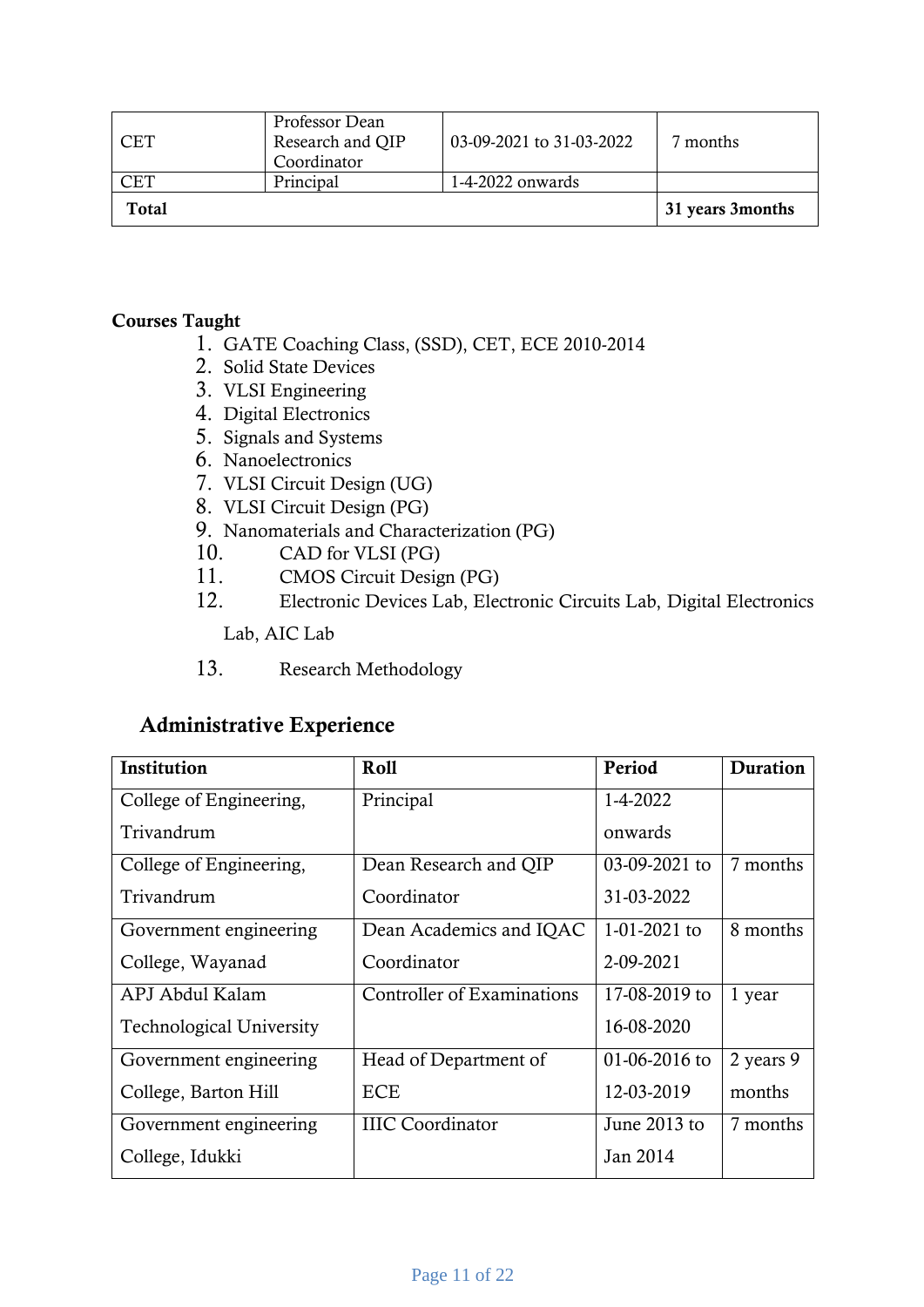| Government engineering | <b>TEQIP Coordinator</b>                                                           | Jan 2014 to      | 6 months |
|------------------------|------------------------------------------------------------------------------------|------------------|----------|
| College, Idukki        |                                                                                    | <b>July 2014</b> |          |
| <b>CET</b>             | <b>Procurement Coordinator</b><br>/Purchase Coordinator,<br>Department of ECE, CET | 2005 to 2012     | 7 years  |
| University of Kerala   | Chairman Board of Studies                                                          | 2008-2012        | 4 years  |
| Total:                 |                                                                                    |                  | 17 Years |

## **1. Controller of Examinations, APJ abdul Kalam technological University 17-08-2019 to 16-08-2020, 1 year**

Joined as Controller of Examinations, APJ Abdul Kalam Technological University on Deputation basis on 17-08-2020 and relieved with effect from forenoon of 17-08-2020. The contribution during the tenure includes:

- Intensive efforts were taken to clear pending payments, many of which were pending from 2015 onwards.
- Cleared pending audit objections including the one regarding payment given to Controller of Technical Examinations under Director of Technical Education.
- Streamlined the work flow in examination department by assigning work to each and every officer and staff.
- Settled long pending issue of missing answer books which was a main hindrance to disbursal of old answer books which also is at the implementation stage.
- Taken several steps to improve the quality of assessment and evaluation. Revised guidelines issued for question paper setters with specific instructions to set answer keys. Enhanced remuneration for question paper setting and Scrutiny. During scrutiny it has been made mandatory to scrutinize the answer key also. Instructed that the faculty who scrutinizes the question paper shall also ensure that it is not replica of previous question papers.
- Detailed guidelines for ensuring quality of valuation were issued, which also defines the roles of additional examiner, chief examiner, chairperson, and all camp staff.
- Steps were also taken to speed up valuation and introduced fine for not reporting for valuation.
- A coding system for QP and Scheme was introduced to effective handling of QPs and schemes by the confidential section.
- A new software development has been done for uploading QP which enhances the confidentiality of QP, at the same time avoid loss of QP due to password mismatch and other reasons. The used questions were made available to the confidential section directly from the portal after completion of examination.
- Procedure for disposal of old answer books has been finalized, after resolving all pending issues/hindrance related to the disposal.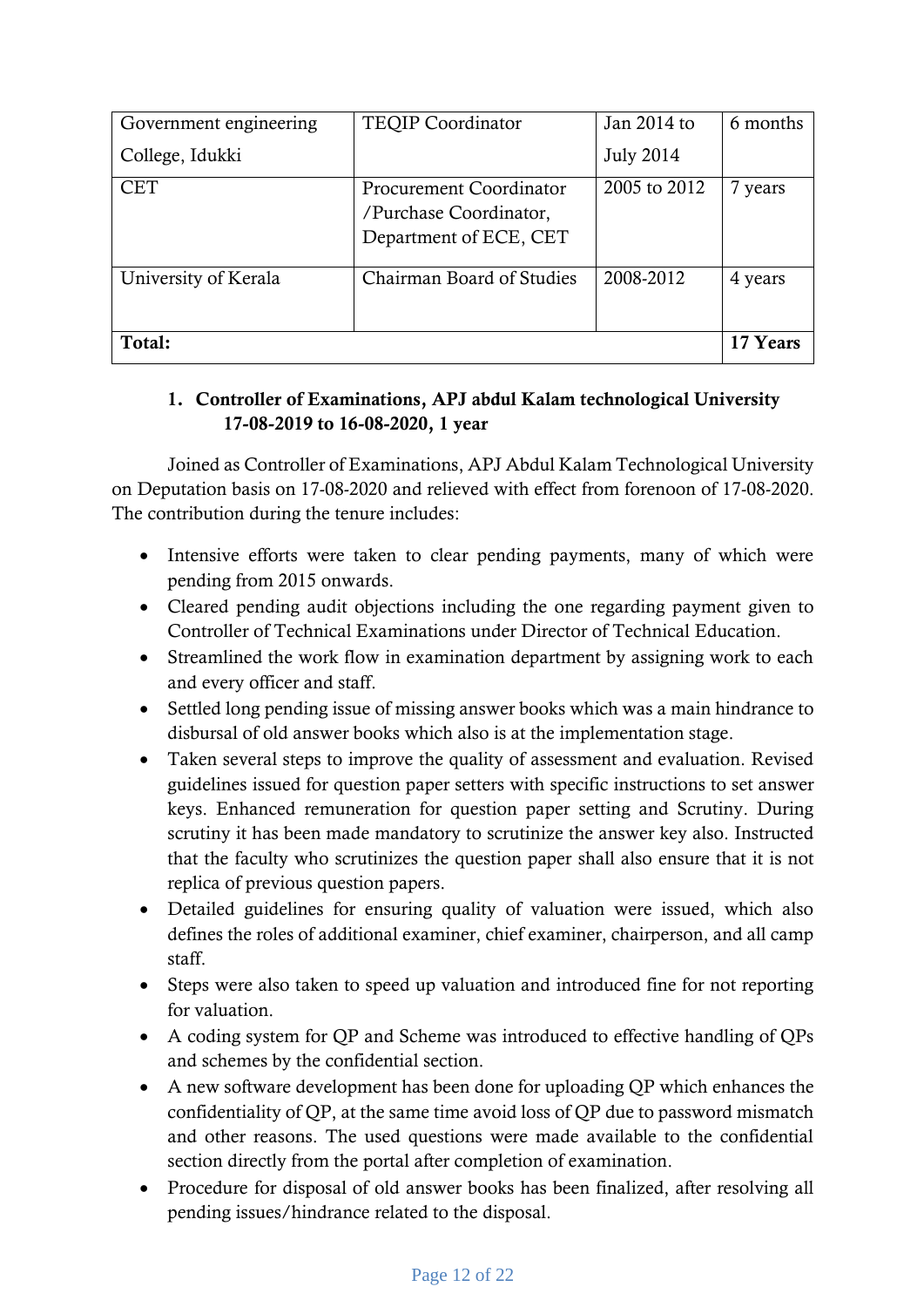- Rationalized remuneration for all works related to valuation, revaluation, and payment to the camp officials.
- Camp coordinators were replaced by camp assistants for effective functioning of valuation camps.
- Introduced system of scanning answer books for transit from camp to camp or faculty in the same camp itself (during lock down only) when the scripts to be moved is less than or equal to 25 to speed up valuation/revaluation process.
- Introduced a system of examination vigilance squad. (to be implemented)
- Proposed scheme to remove position of observers and to introduce CCTV surveillance system.
- In connection with the conduct of examinations, a provision for centre change has been introduced.
- Introduced system of imposing fine and super fine on late registrations by students. (to be implemented)
- Introduced Fast track system of issuing degree certificates.
- Introduced the system of direct down load of provisional certificate and Consolidated grade cards by students (to be implemented)
- Introduced review system to students who are in failed status after publication of revaluation results (UG) or after publication of results (PG).
- Revised malpractice related procedure in consultation with psychologist, especially in the context of centre change. (the final approval pending)
- A development activity initiated for the exam related online inventory register.
- MoU signed with Department of Posts for dispatch of certificates.
- Corrective actions initiated with reference to valuation/revaluation related errors.
- Initiated steps to revise examination manual.

## **2. Head of Department of Electronics and Communication, GEC Barton Hill 01-06-2016 to 12-03-2019, 2 years 9 months**

Joined GEC Barton Hill on 01-06-2016 and was the head of the Department of Electronics and Communication. As head of the department

- Started a new research lab in Nanoelectronics with facilities for thin film solar cell fabrication.
- Introduced scheme of awarding incentive to class toppers in each semester on publication of results. Improving trends were seen in the student performances.
- Coordinated NBA accreditation activities of the department.
- Attended workshop/training on OBE at ESCI and similar programmes were organized for all faculties of the department.
- Got NBA accreditation to the Department with good marks.
- Throughout my tenure maintained good relation with faculty, staff, students, other departments and the Principals.

## **3. TEQIP Coordinator, GEC Idukki**

## **Jan 2014 to July 2014, 6 months**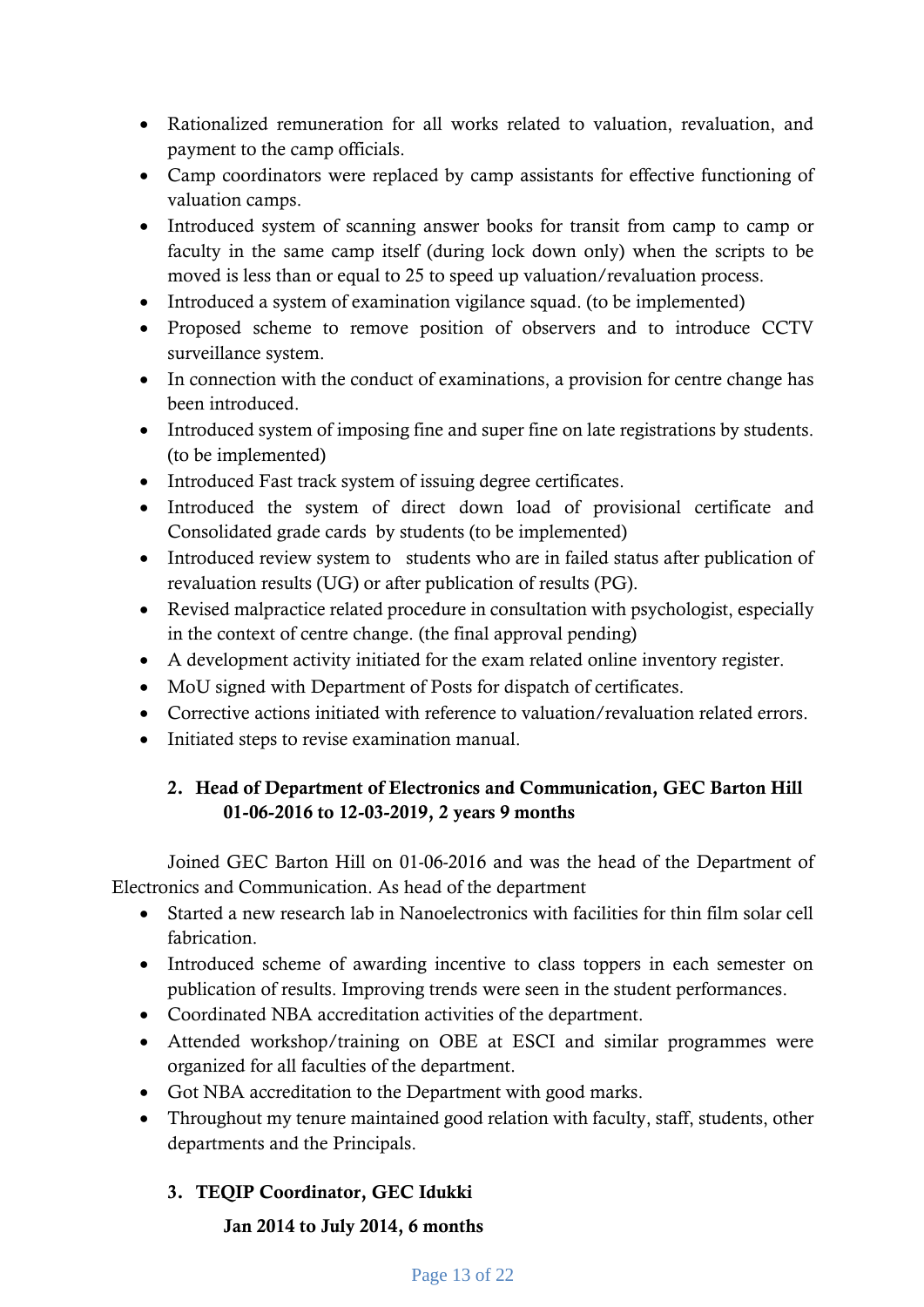Was the Coordinator of TEQIP Phase II at GEC Idukki from Jan 2014 to July 2014 during which

- Streamlined all TEQIP activities and cleared all pending files.
- Funds under all heads were spent as scheduled.
- Settled all advances drawn by faculty for various purposes.
- Performance and statutory audits were done during the tenure.
- All reports were presented in time and BoG meetings were convened.
- International conference has been organized with TEQIP funds.

## **4. IIIC Coordinator, GEC Idukki**

#### **June 2013 to Jan 2014, 7 months**

Transferred to GEC Idukki on 15-06-2013. Have been the coordinator of Industry Institute Interaction cell for about six months during which

- Visited National Institute of Speech and Hearing, Trivandrum and Keltron and Signed MOU with Keltron.
- Organized Talk on Solar Energy systems, workshop on Robotics.
- Organized four parallel international Conferences which was first of its kind in Government Engineering College Idukki which was a grand success in terms of its participation and coordination.

## **5. Procurement Coordinator/Purchase Coordinator, Dept. of ECE, CET 2005-2012, 7 years**

Joined back CET in may 2004 and was given the charge of Procurement Coordinator of Department of Electronics and Communication Engineering of project Technical Education Quality Improvement Programme (TEQIP). Department of ECE has had a share of around five crores out of the thirty crores allotted to CET under TEQIP phase I. Effectively and successfully coordinated the planning and implementation of the project at Department level. In addition to being the procurement coordinator, was the coordinator of purchase in the department.

## **6. Chairman Board of Studies Electronics, University of Kerala**

Done the curriculum revision of B Sc Electronics and M Sc Electronics under CBCSS of Kerala University in addition to other routine doties of Board of Studies.

| Institution                                                   | Roll                      | <b>Period of Service</b>    | Scale of pay | Duration        |
|---------------------------------------------------------------|---------------------------|-----------------------------|--------------|-----------------|
| College of<br>Engineering,<br>Trivandrum<br>,CET <sup>®</sup> | Lecturer<br>(provisional) | 06-07-1989 to<br>31-01-1990 |              | 7 months        |
| Keltron                                                       | <b>Engineer Trainee</b>   | 01-02-1990 to               |              | 1 year 3 months |

# **Employment Details**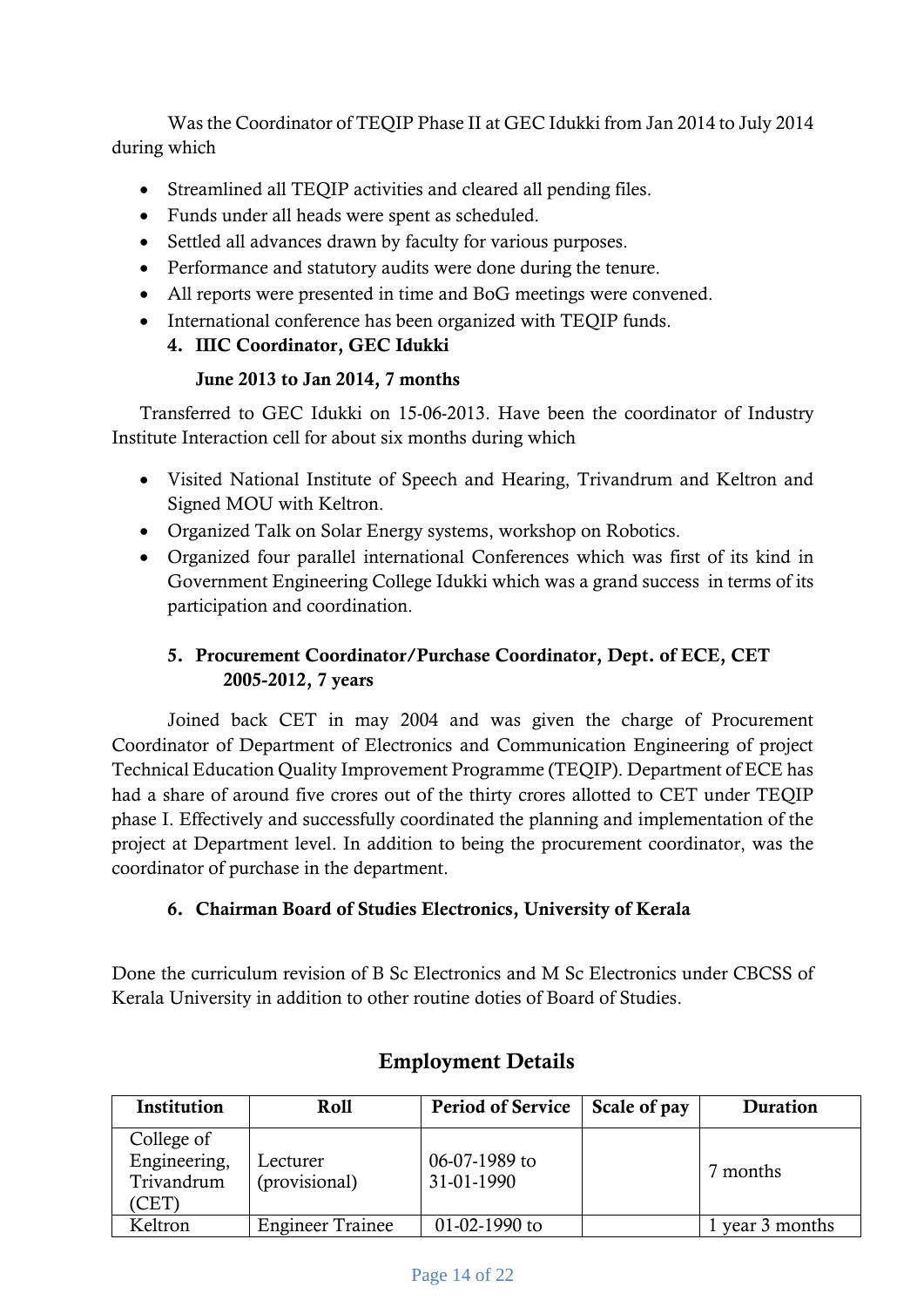|                |                            | 17-05-1991                  |                           |                   |
|----------------|----------------------------|-----------------------------|---------------------------|-------------------|
| <b>CET</b>     | <b>Assistant Professor</b> | 20-06-1991 to<br>29-11-2000 |                           | 9 years 5 months  |
| Government     |                            |                             |                           |                   |
| Engineering    | Associate professor        | 30-11-2000 to               |                           |                   |
| College,       |                            | 19-05-2004                  |                           | 3 years 6 months  |
| Kannur         |                            |                             |                           |                   |
| <b>CET</b>     | <b>Associate Professor</b> | 20-05-2004 to<br>13-06-2013 | 37400-<br>67000           | 9 years 1 month   |
| Government     |                            |                             |                           |                   |
| Engineering    |                            | 14-06-2013 to               | 37400-                    |                   |
| College,       | <b>Associate Professor</b> | 16-11-2013                  | 67000,<br><b>AGP 9000</b> | 5 months          |
| Idukki         |                            |                             |                           |                   |
| Government     |                            |                             | 37400-                    |                   |
| engineering    | Professor                  | 17-11-2013 to               | 67000,                    | 8 months          |
| College Idukki |                            | 15-07-2014                  | AGP 10000                 |                   |
| College of     |                            |                             |                           |                   |
| engineering,   | Professor                  | 16-17-2014 to               | 37400-                    |                   |
| Trivandrum,    |                            | 31-05-2016                  | 67000,<br>AGP 10000       | 1 year 10 months  |
| <b>CET</b>     |                            |                             |                           |                   |
| Government     | Professor and              |                             |                           |                   |
| Engineering    |                            | 01-06-2016 to               | 37400-                    |                   |
| College,       | Head of                    | 12-03-2019                  | 67000,<br>AGP 10000       | 2 years 10 months |
| Barton Hill    | Department                 |                             |                           |                   |
| Government     |                            |                             |                           |                   |
| Engineering    | Professor                  | 23-03-2019 to               | 37400-                    |                   |
| College        |                            | 16-08-2019                  | 67000,<br>AGP 10000       | 5 months          |
| Wayanad        |                            |                             |                           |                   |
| APJ Abdul      | Controller of              |                             |                           |                   |
| Kalam          | Examinations on            | 17-08-2019 to               | 37400-                    |                   |
| Technological  | Deputation                 | 16-08-2020                  | 67000,<br>AGP 10000       | 1 year            |
| University     |                            |                             |                           |                   |
| Government     |                            |                             |                           |                   |
| Engineering    | Professor                  | 17-08-2020 to 2-            | 37400-                    |                   |
| College        |                            | 09-2021                     | 67000,<br>AGP 10000       | 1 year 17 days    |
| Wayanad        |                            |                             |                           |                   |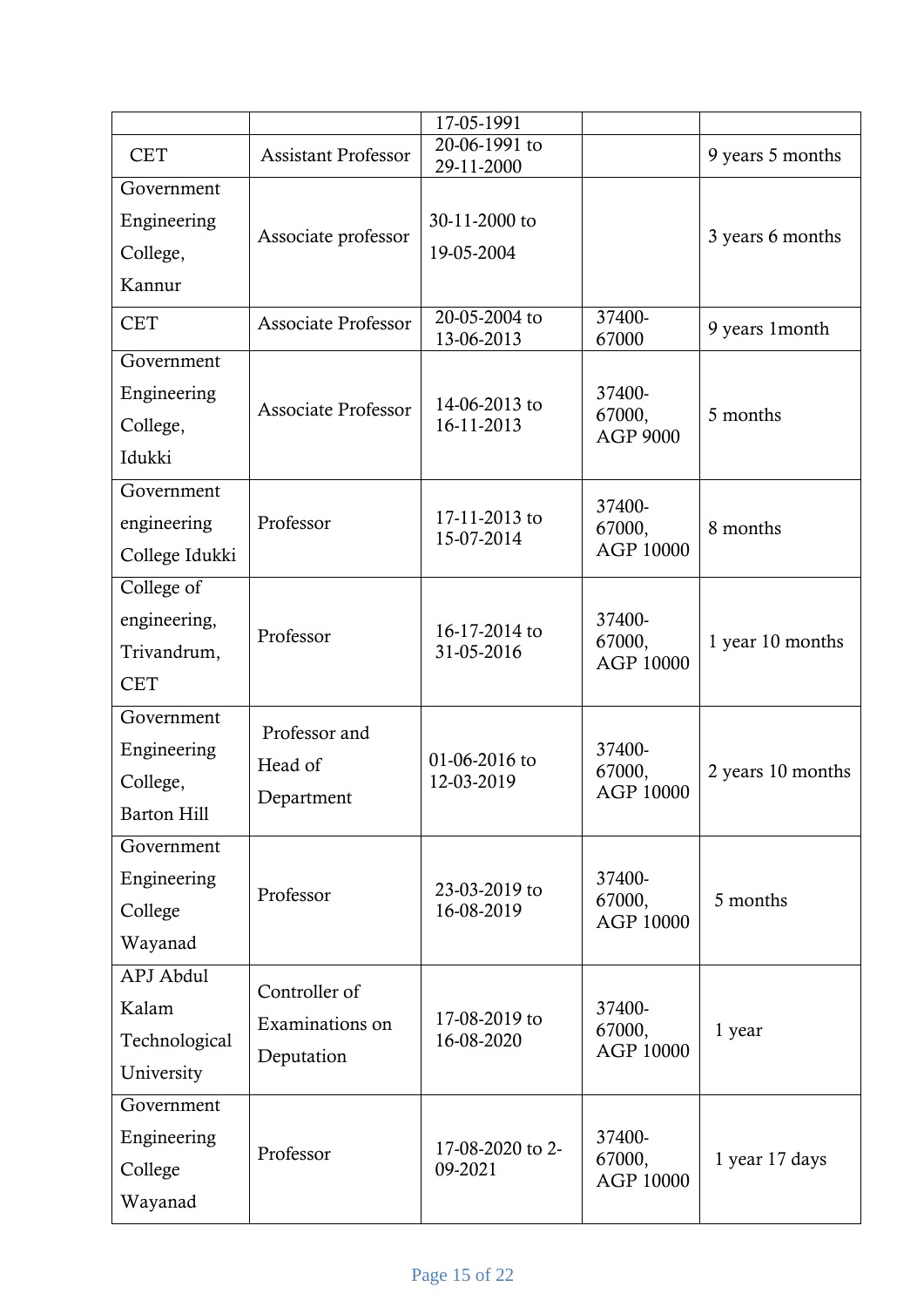| College of   |               |            |                              |          |
|--------------|---------------|------------|------------------------------|----------|
| engineering, | Professor and | 03-09-2021 | 218200,                      |          |
| Trivandrum,  | Dean Research | onwards    | Level 14 $7th$<br><b>CPC</b> | 3 months |
| <b>CET</b>   |               |            |                              |          |
| Total        |               |            | 31 years                     |          |

## **Books Published**

| Sl.No. | <b>Title of Book</b>                                          | Name of Publisher, ISBN<br><b>Number</b>                        | Year |
|--------|---------------------------------------------------------------|-----------------------------------------------------------------|------|
| 1.     | Introduction to Principles of Electronics                     | Dharmapuri Publications,<br>Trivandrum                          | 2000 |
| 2.     | Introduction to Principles of Electronics,<br>$2nd$ Edition   | Dharmapuri Publications,<br>Trivandrum                          | 2001 |
| 3.     | Solid State Devices and Technology                            | Sanguine Technical Publishers,<br>Bangalore ISBN: 81 88849 11 1 | 2005 |
| 4.     | Solid State Devices and Technology<br><b>Concise Edition</b>  | Sanguine Technical Publishers,<br>Bangalore ISBN: 81 88849 14 6 | 2005 |
| 5.     | Solid State Devices and Technology 2 <sup>nd</sup><br>Edition | Sanguine Technical Publishers,<br>Bangalore ISBN: 81 88849 07 3 | 2006 |
| 6.     | Solid State Devices and Technology 3rd<br>Edition             | Pearson Education<br>ISBN: 978 81 317 3236 6                    | 2010 |
| 7.     | Solid State Devices and Technology 4 <sup>th</sup><br>Edition | Owl Publishers<br>ISBN: 978 81 928633 9 9                       | 2013 |
| 8      | Basics of Electronics Engineering                             | Owl Publishers<br>ISBN: 978 93 8566 606 3                       | 2015 |
| 9      | Introduction to electronics Engineering                       | Owl Publishers<br>ISBN: 978 93 8566 607 0                       | 2015 |

## **Positions Held**

Dean Research, College of Engineering, Trivandrum.

- 1. Dean Research and QIP Coordinator, CET, Trivandrum Sept 2021 to Mar 2022
- 2. Member Board of Directors, TrEST Research Park, CET Trivandrum Sept 2021 onwards
- 3. **Dean Academics**, Government Engineering College, Wayanadu, Jan 2021 to Aug 2021.
- 4. Chairman IQAC, Government Engineering College, Wayanadu, Jan 2021 to Aug 2021.
- 5. Member Governing Body, Mar Baselios College of Engineering and Technology, Thiruvananthapuram, (Autonomous) Feb 2021 onwards.
- 6. Member, Academic Committee of Polytechnic colleges in Kerala, Jan 2021 onwards.
- 7. **Member BoG, Government Engineering College, Wayanadu**, Jan 2021 to Aug 2021.
- 8. Member BoG, Government Engineering College, Barton Hill, 2019-20.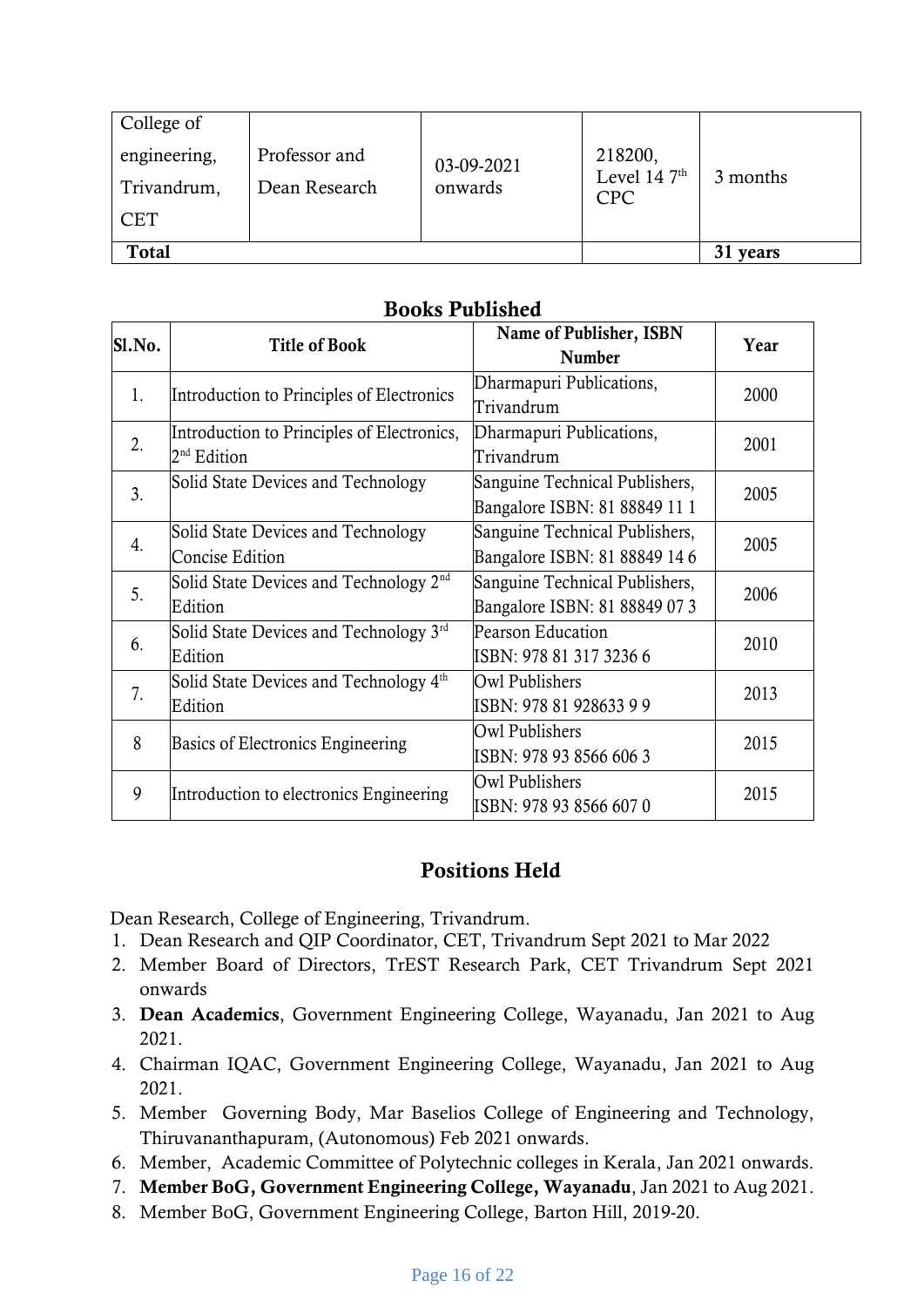- 9. Member BoG, Government Engineering College, Kozhikod 2019-20.
- 10. Member BoG, Cooperative Institute of Technology, Trikkaripur, 2019-20.
- 11. Member BoG, Rajiv Gandhi institute of Technology, Kottayam, 2019-20.
- 12. **Controller of Examinations**, APJ Abdul Kalam Technological University, Thiruvananthapuram, Kerala, 17-08-2019 to 16-08-2020
- 13. **Head of Department of Electronics and Communication Engineering, Government Engineering College, Barton Hill** 01-06-2016 to 22-03-2019.
- **14.Member Academic Council, University of Kerala, Dec 2012 to Dec 2016**
- 15. **Chairman Board of Studies Electronics**, University of Kerala 2008 to 2012
- 16. Member workload assessment committee, directorate of Technical Education, 2016 to 2018
- 17. **Coordinator,** Technical Education Quality Improvement Programme **(TEQIP),** Government Engineering College , Idukki, Jan 2014 to June 2014
- 18. TEQIP Procurement Coordinator and Purchase coordinator, Dept of Electronica and Communication Engineering, College of Engineering, Trivandrum 2005 to 2012
- 19. Nodal Officer, Industry Institute Interaction Cell (IIIC), TEQIP, GEC, Idukki, June 13 to Jan 2014
- 20. Convener curriculum committee, APJ Abdul Kalam Technological University, Thiruvananthapuram, Kerala, 2014-15.
- 21. **IEEE Student Branch Counselor**, College of Engineering, Trivandrum, from July 2014 to May 2016
- 22. PG Coordinator, Government Engineering College, Idukki, 2013 to 2014.
- 23. Secretary, Staff Club, College of Engineering, Trivandrum, 2010-2012.
- **24. Organizing Secretary, National Conference on Communication and Signal processing, GEC, Idukki, March 2014**
- 25. Organizing Secretary, National Conference on Energy Power Electronics and Control, GEC, Idukki, March 2014
- 26. Organizing Secretary, National Conference on Computing and Communication, GEC, Idukki, March 2014
- 27. Organizing Secretary, National Conference on Information Security and Network Engineering, GEC, Idukki, March 2014
- 28. Coordinator, Sponsorship Committee, MSO9, AMSE Conference, 2009
- 29. Coordinator, Publication Committee, International Conference on Control Communication and computing, CCC, 2009
- 30. Member, Organizing committee, CETEX 2015
- 31. Department Coordinator, RUSA, 2014
- 32. Member Organizing Committee of ICTT, 2010
- 33. Chairman Board of Valuation, University of Kerala, 2013,15,16
- 34. Coordinator General Arrangement Committee, National Conference on Technological trends NCTT, 2013
- 35. Technical Programme Committee Co chair ICCC, 2013
- 36. Nodal Officer Faculty and Staff Development TEQIP III, GEC, Barton Hill.
- 37. Member inspection committee, Kerala University.
- 38. Chairman Board of Valuation, KU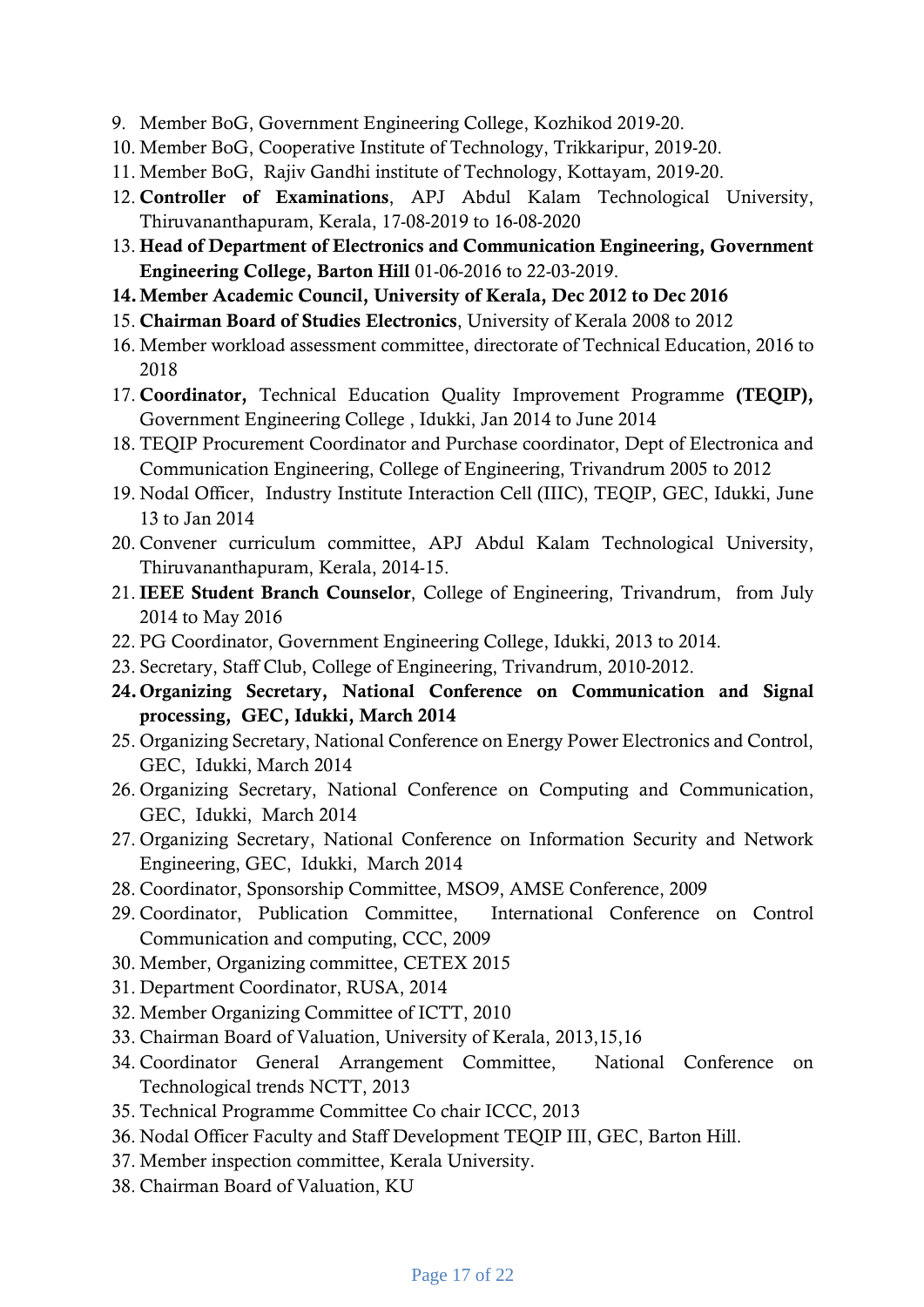#### **FDP/Seminars/Workshops Organized:**

| S1.<br>No. | Title/Topic                                                             | <b>Month and Year</b> | <b>Sponsors</b>       |
|------------|-------------------------------------------------------------------------|-----------------------|-----------------------|
| 1.         | Solid State Devices                                                     | Dec 2005              | CET                   |
| 2.         | <b>DSP Concepts &amp; Applications</b>                                  | Dec 2007              | TEQIP,CET             |
| 3          | Training Program on Electronic<br>Devices Lab, Services to<br>Community | Dec 2008              | TEQIP, CET            |
| 4          | <b>Workshop on Nanoelectronics</b>                                      | Jan 2012              | <b>CET</b>            |
|            | IIIC Workshop on Robotics and<br><b>Energy Systems</b>                  | Sept 2013             | TEQIP, GEC,<br>IDUKKI |

#### **Visiting Faculty Programmes Organized**

- 1. Dr. Santhanu Mahapatra, Associate Professor, IISc, Bangalore, Talk on Single Electron Transistor, Jan 2013.
- 2. Dr. Y. Srinivasa Rao, Professor, Andhra University , talk on Nanoplastics, Jan 2013.
- 3. Dr. Deepak Garg, Associate Professor, Thapar university, Patiala, talk on Machine Learning, Sept 2014.

#### **Expert Talks Delivered**

- 1. Webinar on Introduction to Outcome Based Education, Maharajas College, Ernakulam, Feb 2022
- 2. Outcome Based Accreditation, Central Polytechnic, Vattiyoorkav, Thiruvananthapuram, Dec 2021.
- 3. Introduction to Outcome based Teaching Learning Process, Workshop Teachers, SITTTR, Kalamasseri, Dec 2021.
- 4. Introduction to Outcome based Teaching Learning Process, IT Systems Lab Teachers, SITTTR, Kalamasseri, Nov 2021
- 5. Outcome Based Accreditation, Rajiv Gandhi Institute of Technology, Kottayam.
- 6. Introduction to Outcome based Teaching Learning Process, Mathematics Teachers, SITTTR, Kalamasseri, OCT 2021
- 7. Introduction to Outcome based Teaching Learning Process, Chemistry Teachers, SITTTR, Kalamasseri, OCT 2021
- 8. Introduction to outcome Base Education and Accreditation, Dept of ECE CET September 2021.
- 9. Introduction to Outcome based Accreditation, Central Polytechnic, Thiruvananthapuram, August 2021.
- 10. Introduction to Accreditation and Outcome Based Education, online talk for the faculty of Government Engineering College, Wayanad June 2021.
- 11. Introduction to OBE, Joint Directors and Principals of Polytechnics in Kerala, organised by SITTTR, March 2021
- 12. Introduction to OBE, HoDs and curriculum committee members of Polytechnics in Kerala, organised by SITTTR, March 2021
- 13. Advances in Semiconductor Devices, GEC, Idukki, organised as VFS under TEQIP, GEC, Idukki Nov-Dec 2020..
- 14. Bipolar Junction Transistors, online Short Term Training Programme at TKM college of Engineering, Kollam, August 2020.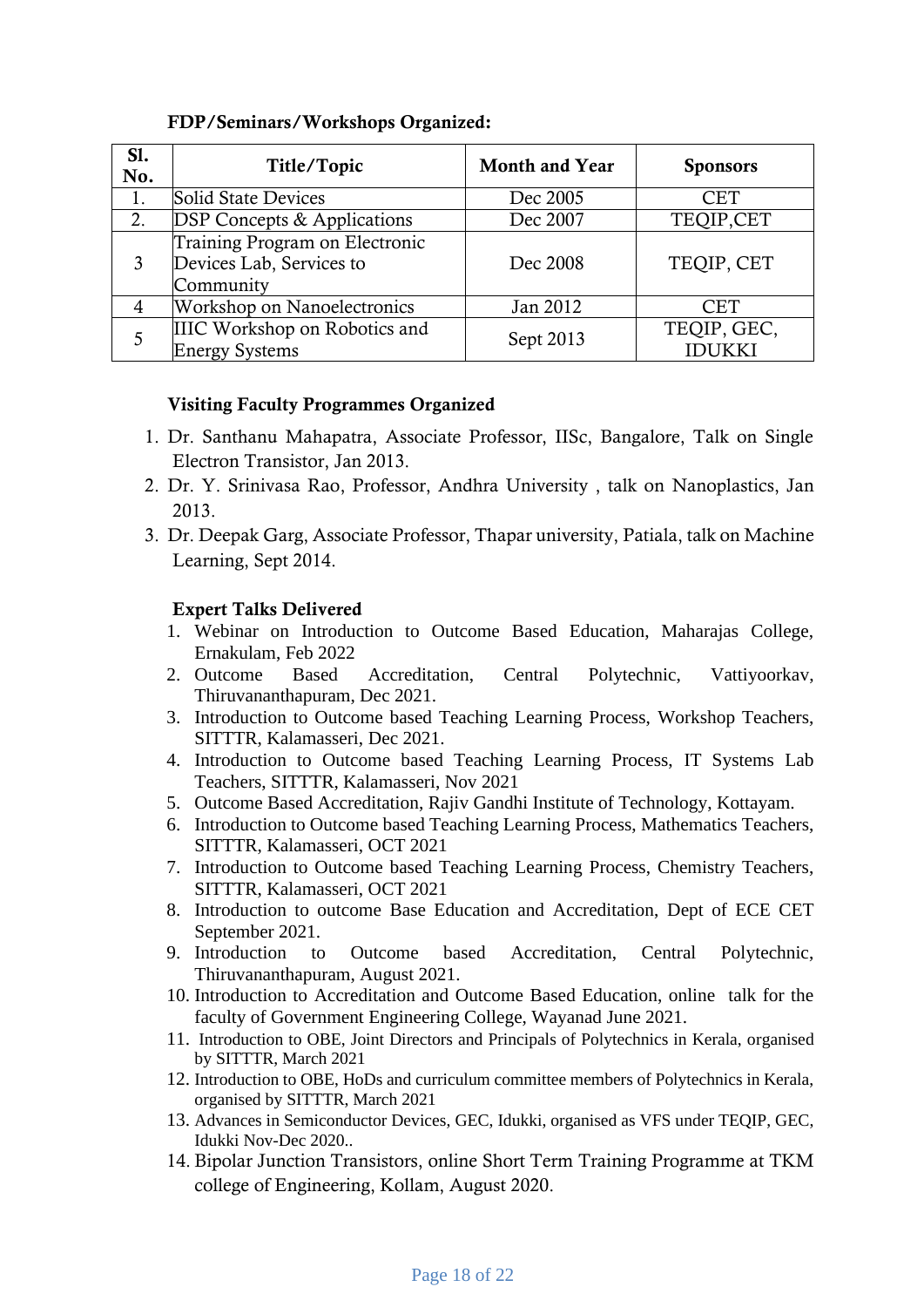- 15. Outcome Based Education, APJ Abdul Kalam Technological University (to curriculum committee members), May 2019.
- 16. Outcome Based Education, 3, 5 July 2019, College of Engineering Trivandrum
- 17. Outcome Based Education, Department of electronics and Communication, College of Engineering, Trivandrum, 25-07-2018
- 18. Advances in Semiconductor Physics, Sree Chithra Thirunal College of Engineering, Pappanamcode, Sep 2017
- 19. Physics of Nanoelectronic Devices, Government Engineering College, Barton Hill, April 2014
- 20. Fundamentals of Solid State Devices, College of Engineering, Trivandrum, March 2014
- 21. VLSI Scaling Issues, Saintgits, Pala, Jan 2014
- 22. Introduction to VLSI, LBSIT for Women, Poojappura, September 2013
- 23. VLSI to Nanoelectronics, National Conference at SJC, Palai, 2012
- 24. MOSFET Theory, Government Engineering College, Barton Hill, Oct, 2012
- 25. Nanoelectronic Devices, STC on Nanoelectronics, ECE Dept, CET, Jan 2012
- 26. Single Electron Transistor, STC on Nanotechnology, Marian Engineering College, TVM, Dec 2011
- 27. CMOS Circuit Design, SHM, Kadackal, Sept 2011
- 28. Basics of Semiconductor Devices, LBT, Thiruvananthapuram, Oct 2009
- 29. Scaling in CMOS VLSI, Government Engineering College, Barton Hill, April 2009.

#### **Technical Sessions Chaired in Conferences**

- 1. 4<sup>th</sup> International conference on Control Communication and Computing, Thiruvananthapuram July 5 2018.
- 2. NCCCSP, GEC, Wayanad, May 2016
- 3. International Conference on Circuits, Systems and Control, Interlaken, Switzerland, Feb, 2014
- 4. International conference on Control Communication and Computing ICCC2014, Trivandrum
- 5. NCET 2014, GEC, Barton Hill
- 6. VESTA 2012 Sree Buddha College of Engineering, Pattoor
- 7. International Conference on Technology Trends, ICTT 2012, Basaleos Mathews II college of Engineering.
- 8. NCTT 2011, College of Engineering, Trivandrum.
- 9. International Conference, AMSE 2010, Thiruvananthapuram.
- 10. International Conference on Technology Trends 2010, Trivandrum
- 11. NCTT 2010, College of Engineering, Trivandrum.
- 12. International conference on Control Communication and Computing ICCC2010, Trivandrum
- 13. NCTT 2009, College of Engineering, Trivandrum.

#### **Industry Institute Interaction Activities**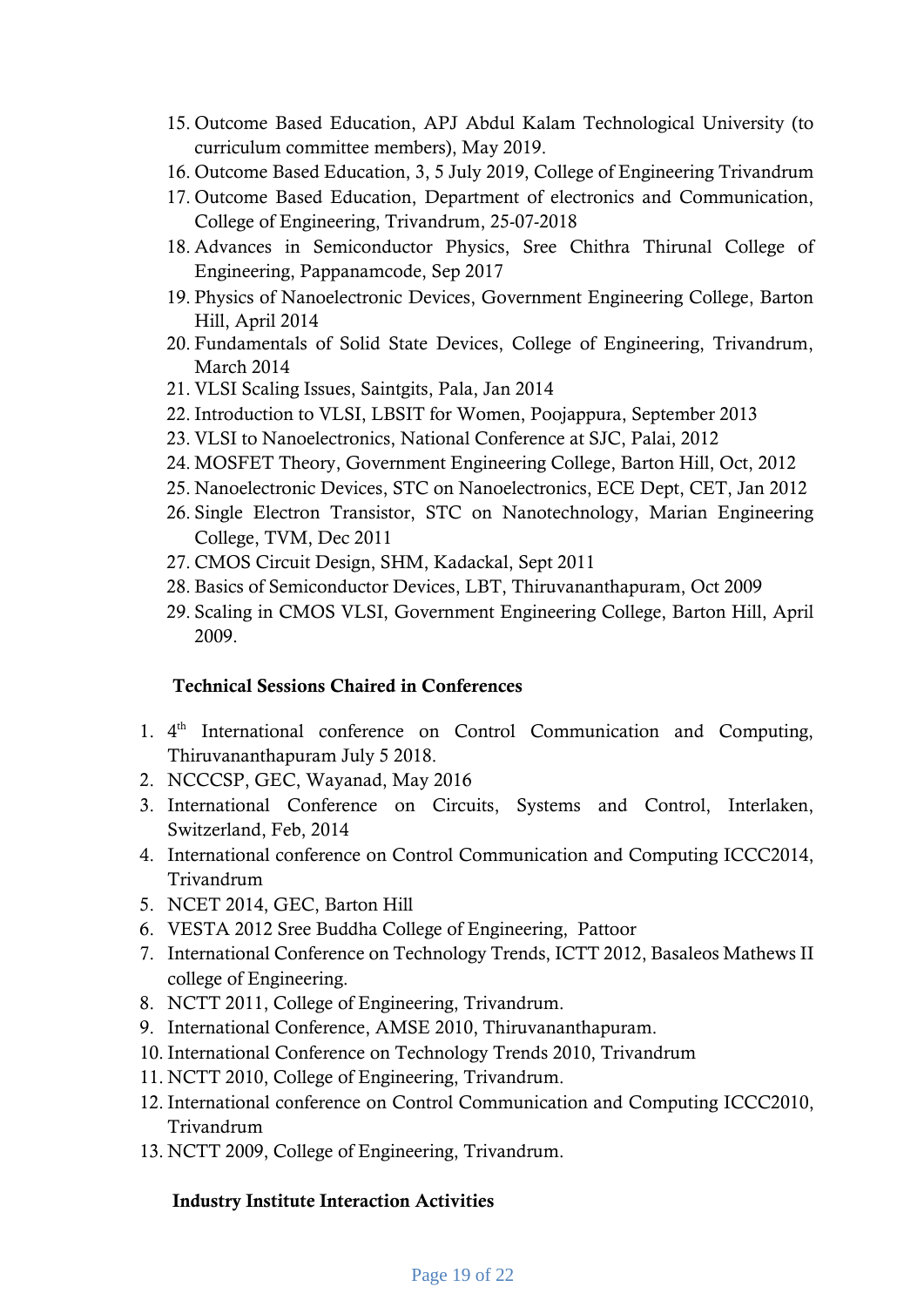- 1. Visited Sahasra Sambhav, PCB Manufacturing and Assembly Industry, Noida New Delhi in Sept 2014
- 2. Arranged Workshop by Dimitry Solutions Cochin, in GEC Idukki, Jan 2014
- 3. Brought Dr. Santhanu Mahapatra, Professor from IISc Bangalore to deliver talk on Nanoelectronics under visiting faculty scheme on Single Electron Transistor in the workshop held in CET in January 2013.
- 4. As the IIIC Coordinator of GEC Idukki, brought experts in Solar Energy Systems and Robotics from KELTRON to the workshop on Energy Systems and Robotics in Sept 2013.
- 5. Signed MOU with KELTRON and GEC Idukki, as the IIIC coordinator.

## **Curriculum Development**

Revised syllabus of Solid state Devices in 1993 (Kerala University ECE), based on semiconductor device books, replacing circuits books

Introduced the core course VLSI Engineering in KU - ECE curriculum in 1991, for the first time in Kerala

Introduced Nanoelectronics as a core course in Kerala University, ECE curriculum in 2009 Key role in starting PG programme in Micro and Nano Electronics in CET under Keral University.

Member of curriculum committee of Polytechnic colleges in Kerala.

Member of Academic Committee of Polytechnic colleges in Kerala

## **4. Faculty Development Programmes Attended**

#### **a. Management**

| SI.<br>No.     | Name of Programme                                                   | Institute                                             | Date/Duration          |             |
|----------------|---------------------------------------------------------------------|-------------------------------------------------------|------------------------|-------------|
| 1              | <b>Outcome Based Education</b><br>with Assessment and<br>Evaluation | Sahrdaya College of<br>Engineering and<br>Technology  | 23-28 Nov<br>2020      | One<br>week |
| $\overline{2}$ | Outcome Based Education and<br>Accreditation, post Covid            | Centre for Education<br>Growth and Research<br>(CEGR) | $10-14$<br>August 2020 | 4 day       |
| 3              | National Examinations<br><b>Transformation 2020</b>                 | Council of Examiners<br>India                         | $1st$ July 2020        | 1 day       |
| 4              | <b>Outcome Based Education</b>                                      | <b>Engineering Staff College</b><br>of India          | 10-11 June<br>2019     | 2 days      |
| 5              | Outcome based accreditation                                         | CET School of<br>Management, DTE                      | 25-29 June<br>2018     | 5 days      |
| 6              | Training on e-Governance<br>Programme on Change<br>management       | Institute of Management<br>in Government (IMG)        | 21-23 Feb<br>2018      | 3 days      |
| $\overline{7}$ | Workshop of Principals and<br>Head of Departments of                | Directorate of Technical<br>Education (DTE)           | 20-22 Oct<br>2017      | 3 days      |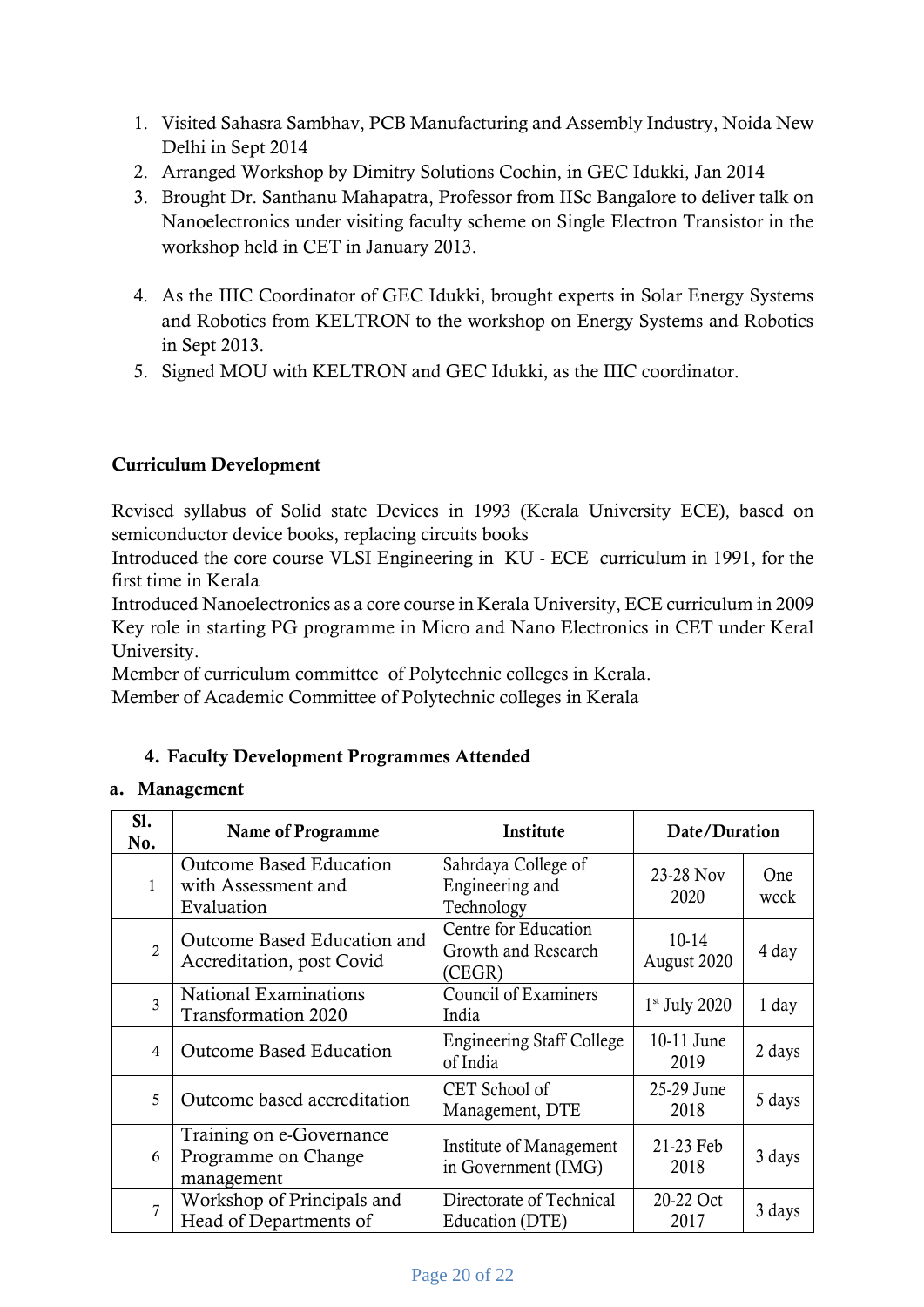|    | Government Engineering<br>Colleges for Strategic Planning                                        |                                                                                               |                     |        |
|----|--------------------------------------------------------------------------------------------------|-----------------------------------------------------------------------------------------------|---------------------|--------|
| 8  | Inspirational Leadership for<br>Performance Excellence                                           | Directorate of Technical<br>Education (DTE)                                                   | 13-17 Feb<br>2017   | 5 days |
| 9  | Quality Initiatives in Technical<br>and Higher Educational<br>Institutions                       | <b>Engineering Staff College</b><br>of India (ESCI),<br>Hyderabad                             | 6-8 Dec<br>2016     | 3 days |
| 10 | <b>Residential Training</b><br>Programme on e-Gov:<br><b>Transforming Government</b><br>Sector   | National Productivity<br>Council (NPC), Port<br>Blair                                         | 21-25 Nov<br>2016   | 5days  |
| 11 | Work life balance and stress<br>management                                                       | National Productivity<br>Council (NPC),<br>Gangtok                                            | 17-21 Oct<br>2016   | 5 days |
| 12 | <b>Management Capacity</b><br><b>Enhancement Programme</b>                                       | IIM, Indore                                                                                   | 23-29 Aug<br>2016   | 7days  |
| 13 | Preparation of Institutional<br>Development Plan for Quality<br>Technical Education in the State | Directorate of Technical<br>Education (DTE),<br>Government Engineering<br>College Barton Hill | 10-12 Feb<br>2016   | 3 days |
| 14 | <b>Accreditation Awareness</b><br>Programme and National Skill<br><b>Qualification Framework</b> | College of Engineering,<br>Trivandrum (CET)                                                   | 27-28 Nov<br>2014   | 2 days |
| 15 | Academic Leadership Programme<br>for TEQIP Institutions                                          | IIM, Kozhikode                                                                                | 23-28 June<br>2014  | 6 days |
| 16 | Strategic Planning and Good<br>Governance                                                        | College of Engineering,<br>Trivandrum                                                         | 17-18 March<br>2014 | 2days  |
| 17 | <b>Effective Office Administration</b><br>and Management                                         | National Productivity<br>Council, Goa                                                         | 9-13 Dec<br>2013    | 5 days |
| 18 | Seminar on Motivation &<br><b>Interpersonal Relations</b>                                        | College of Engineering,<br>Trivandrum (CET)                                                   | 1st October<br>1998 | 2 days |

# **b. Engineering/Technology**

| SI.<br>No.     | Name of Programme                                                 | Institute               | Date/Duration    |         |
|----------------|-------------------------------------------------------------------|-------------------------|------------------|---------|
| 1              | Advanced Nanomaterials,                                           | GEC, Barton Hill        | 24 to 26 Feb     | 3 days  |
|                | nanotechnology and applications<br>Microelectronics: Fundamentals |                         | 2021<br>11 to 16 |         |
|                | to Devices                                                        | IIT, Madras             | <b>July 2016</b> | 6 days  |
| $\overline{2}$ | Workshop on Advanced Research                                     | Govt. Engineering       | 5to 7 Oct        | 3 Days  |
|                | for High-tech Industry                                            | College, Kozhikode      | 2013             |         |
| 3              | Short Term Course on                                              | College of Engineering, | 30Jan - 3        | 5 days  |
|                | Nanoelectronics                                                   | Trivandrum (CET)        | Feb 2012         |         |
| 4              | STC on Nanotechnology                                             | Marian Engineering      | 20-22 Dec        | 3 Days  |
|                |                                                                   | College, TVM            | 2011             |         |
| 5              | Staff Development Programme on                                    | Adhiyamaan College of   | 8-22 August      | 15 days |
|                | VLSI Design and System on Chip                                    | Engineering, Hosur      | 2011             |         |